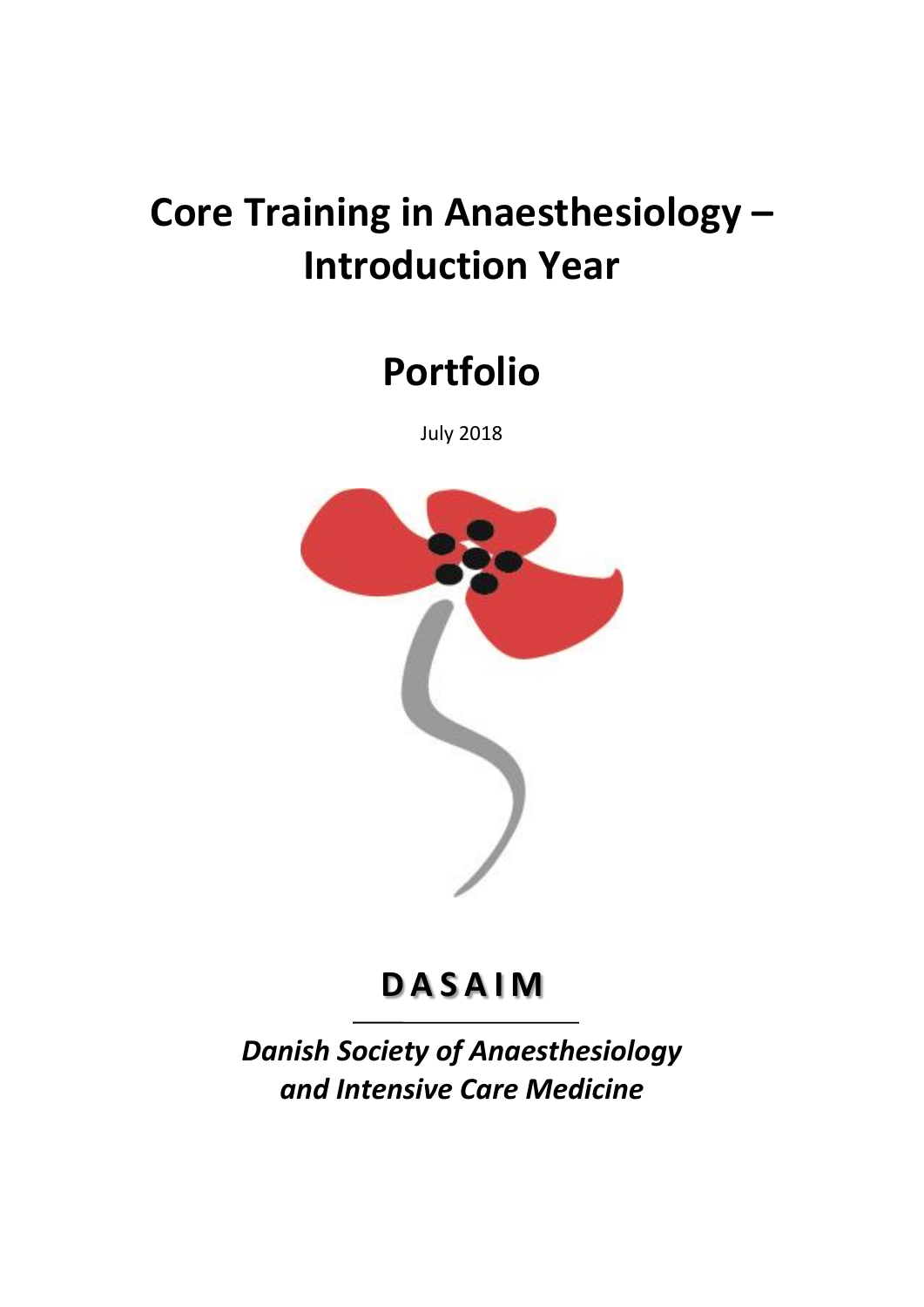# <span id="page-1-0"></span>**Table of Contents**

| 11 Ward rounds for uncomplicated intensive care patient - structured observation 25 |  |
|-------------------------------------------------------------------------------------|--|
|                                                                                     |  |
|                                                                                     |  |
|                                                                                     |  |
|                                                                                     |  |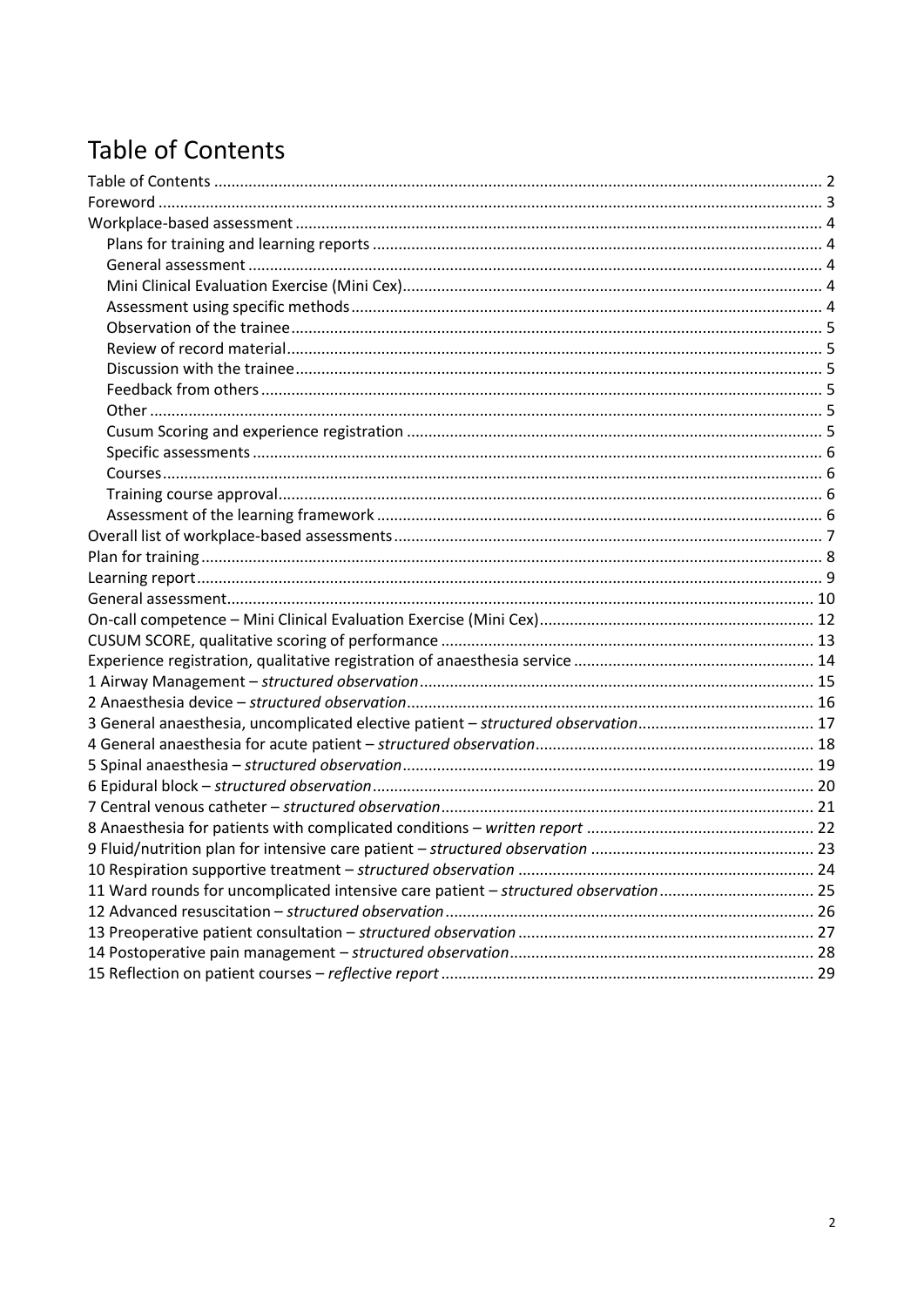# <span id="page-2-0"></span>Foreword

This portfolio contains templates for preparation of training plan; forms and competence assessment for the mandatory workplace-based training assessments. Monitoring of whether the objectives for the training have been achieved are kept in the logbog.net in the Curriculum for Specialist training in Anaesthesiology – Core Training programme for Introduction year. The following contains a short description of the procedures concerning workplace-based training. The anaesthesia training manual contains a more detailed description of how the assessment is conducted in practice.

The portfolio for specialist training in anaesthesiology is produced by a designated work group under the Danish Society of Anaesthesiology and Intensive Care Medicine (DASAIM).

Rikke Borre Jacobsen Chairman of the Educational Committee Danish Society of Anaesthesiology and Intensive Care Medicine (DASAIM) July 2018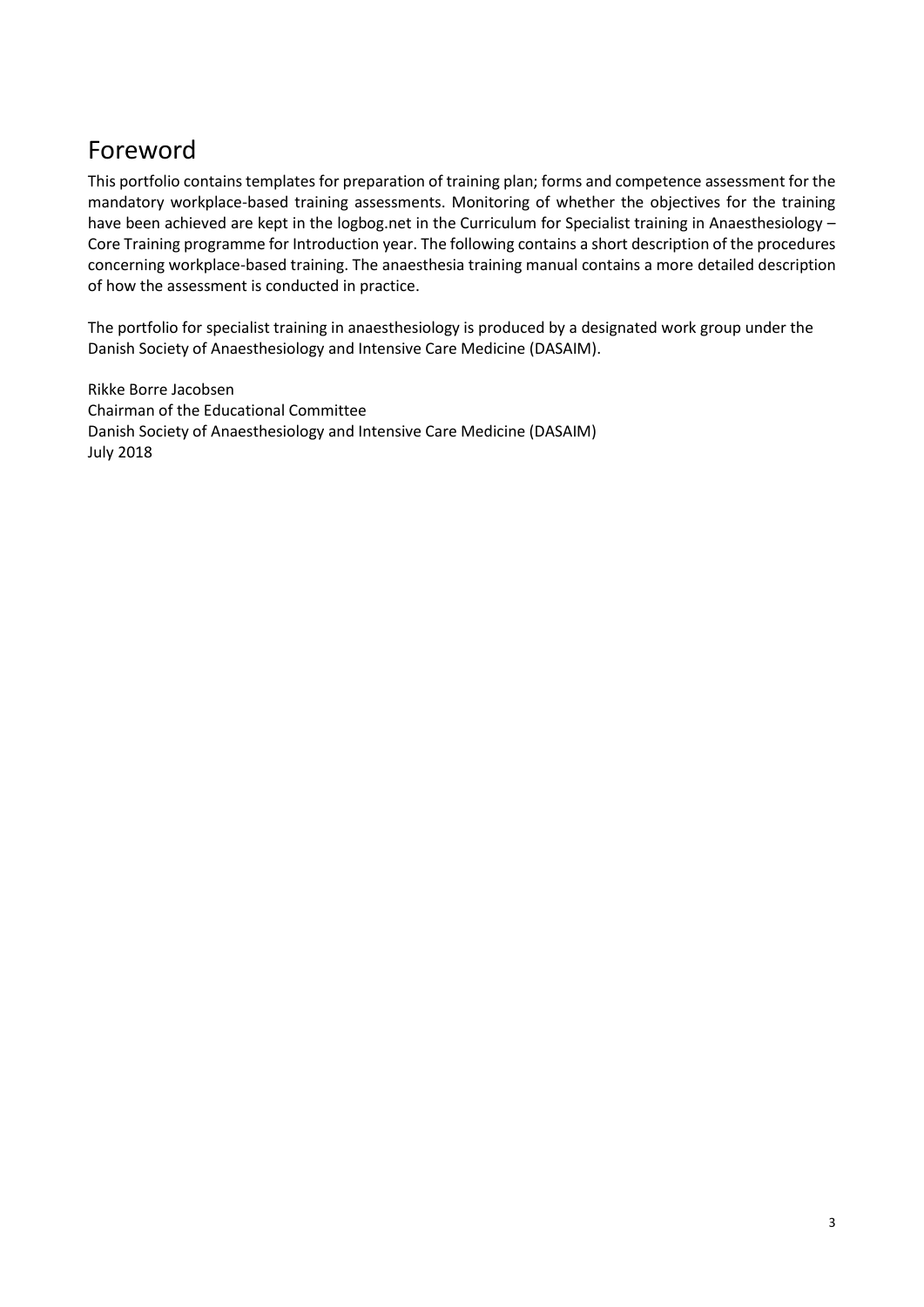# <span id="page-3-0"></span>Workplace-based assessment

### <span id="page-3-1"></span>Plans for training and learning reports

Training plans/reports should be prepared every third month as a part of the structured conversation with supervisor during the introductory training. The training plans and the learning report contribute to ensure responsibility for the trainee's own learning and methodology, which ensures learning and documentation of the acquired knowledge.

### <span id="page-3-2"></span>General assessment

During the training course, often after six and again after nine months, a regular formative general assessment is conducted of the trainee's handling and behaviour, i.e. how the trainee *performs* in practice. This assessment is related to the described competence objectives.

### <span id="page-3-3"></span>Mini Clinical Evaluation Exercise (Mini Cex)

Twice during the training course, after approx. six and again after nine months, a formative assessment is conducted of the trainee's handling and behaviour during on-call execution.

For both the general assessment and the Mini Cex the supervisor should provide constructive feedback for the trainee when the assessments have been conducted. The assessments are used to indicate areas where the trainee could improve or needs to make improvements. The supervisor should ensure that the interview is constructive and that the supervisor and the trainee at the end of the interview agree on possible focus areas. If an assessment is below expected the level, a written plan of action for improvements for the next assessment is prepared, as well as how and when the next assessment is conducted.

The general assessment also includes a continuous monitoring of quality of work, such as *Cusum Scoring of procedures* and *experience registration*.

The assessments are conducted in relation to the objectives (please see the statement of aims) with specification of the basis of assessment, which can include one or several of the following methods:

- Assessment using specific methods
- Observation of the trainee
- Review of record material
- Discussion with the trainee
- Feedback from others
- Other

During the last part of the introductory training, when the last general assessment and the last Mini Cex have been conducted, these along with the specific workplace-based assessments form the basis for approval of the introductory training. If this is not the case, early measures have to be implemented, possibly in cooperation with the Regional Secretariat for Continuing Medical Education ("Det Regionale Videreuddannelsessekretariat").

The final assessment should be conducted by the consultant responsible for education with the trainee and his/her supervisor.

### <span id="page-3-4"></span>Assessment using specific methods

The training includes a number of mandatory specific assessments during the course of training. Furthermore, in some cases the different wards and departments will choose to use specific methods for assessment of competences in selected areas. This will appear from the training programmes.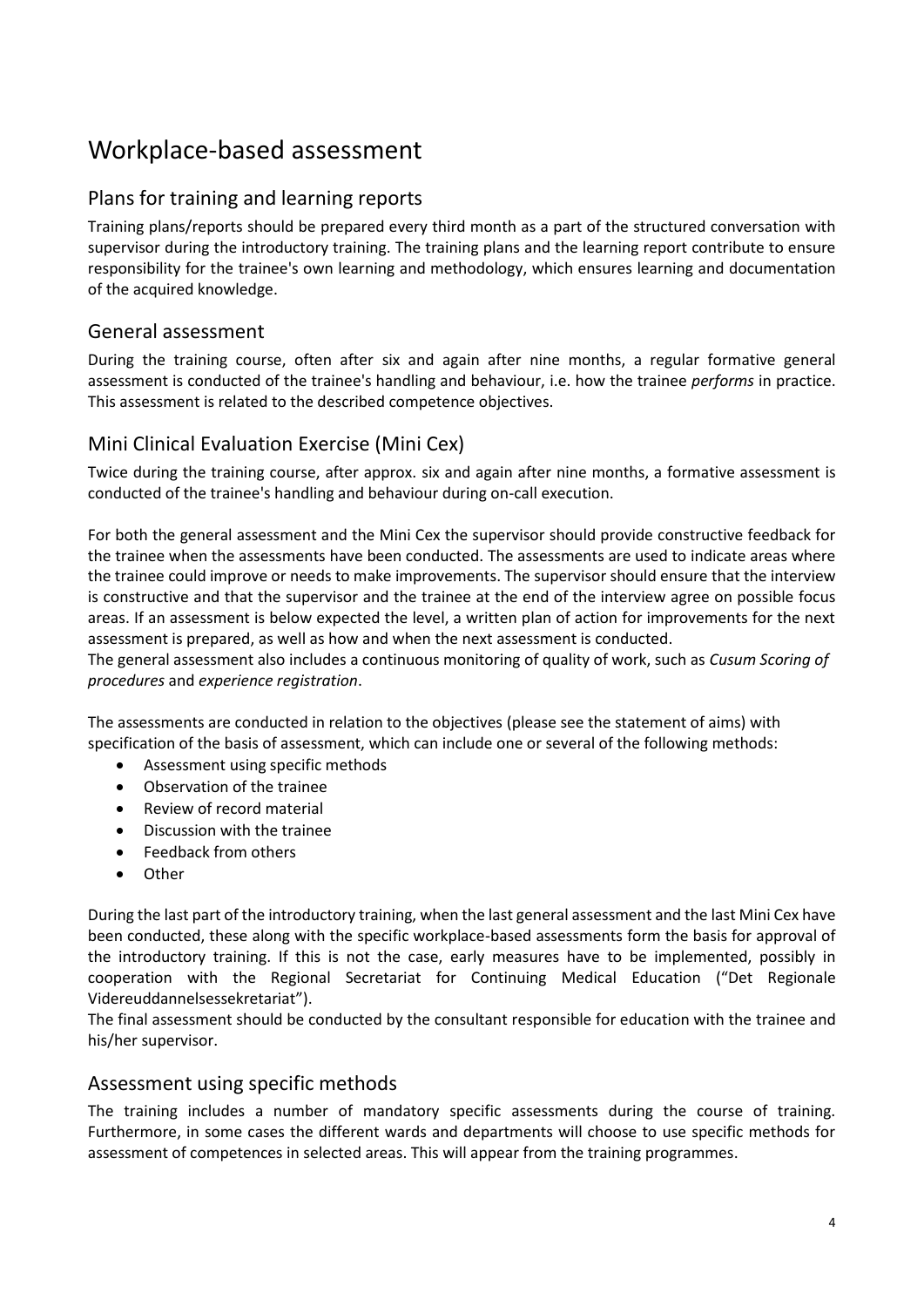### <span id="page-4-0"></span>Observation of the trainee

Observation of the trainee during his/her work performance and the trainee's contribution at conferences and professional discussions etc. is an important source of information about his/her competences.

### <span id="page-4-1"></span>Review of record material

Records are an important source for assessment of the trainee's competences. It can be helpful to organise the review and in advance prepare for areas of interest. Record review combined with a discussion with the trainee may be useful. The structured interview conducted by the supervisor could be based on record review with fixed subjects for discussion.

### <span id="page-4-2"></span>Discussion with the trainee

Regularly, the supervisor will discuss different issues and tasks with the trainee. Among other things these discussions serve to identify whether the trainee possesses the necessary background knowledge and is able to link this to practice. Finally, the discussion may include considerations regarding generalisation according to concrete examples. During the interviews the discussion is focused on whether the trainee's progress on training course is satisfactory. Among other things this review is used as basis for assessment of the expertise within the anaesthesia specialty.

### <span id="page-4-3"></span>Feedback from others

In many cases, the supervisor will not supervise the trainees directly during his/her work. This is partly due to logistic issues, and partly because it is important, that the trainee develops independence in his/her work. In many cases, the supervisor will have to rely on statements about the trainee from other people. Several different people, who work closely with the trainee, would be able to provide different types of information regarding the trainee's competences.

Feedback regarding the trainee's work method from other people can be both positive and negative. It is the responsibility of the supervisor to ensure that the information is as valid and reliable as possible. It can be useful to specify the desired or available information and, if necessary, organise the collection of information.

### <span id="page-4-4"></span>Other

The portfolio can include several types of quality documentation of the work performance and of the way that different issues and tasks are being handled. For instance, it could be written statements from other people, course certificates, reports on management of particular issues, etc. The trainee presents this documentation to the supervisor when he/she is going to conduct the general assessment. The documentation is filed in the portfolio and is uploaded in logbog.net. The trainee is free to collect different types of documentation in the portfolio. It is recommended to collect documentation of specific activities, such as specific or complicated patients, management of difficult issues, statements from others, direct assessment of performances, prepared instructions for the department, QA projects, etc.

### <span id="page-4-5"></span>Cusum Scoring and experience registration

The general assessment also includes a continuous registration of quantity and quality of work, such as Cusum Scoring of certain procedures and experience registration. During the clinical working day, the experience registration form in the portfolio can be used. It is important to register as many activities as possible. At the introductory interview, this is agreed in detail with the consultant responsible for education. As a minimum, the registrations are reviewed at the midway assessment interview to adjust the clinical activities and thereby ensure extensive experience as evidence of participation in department activities. At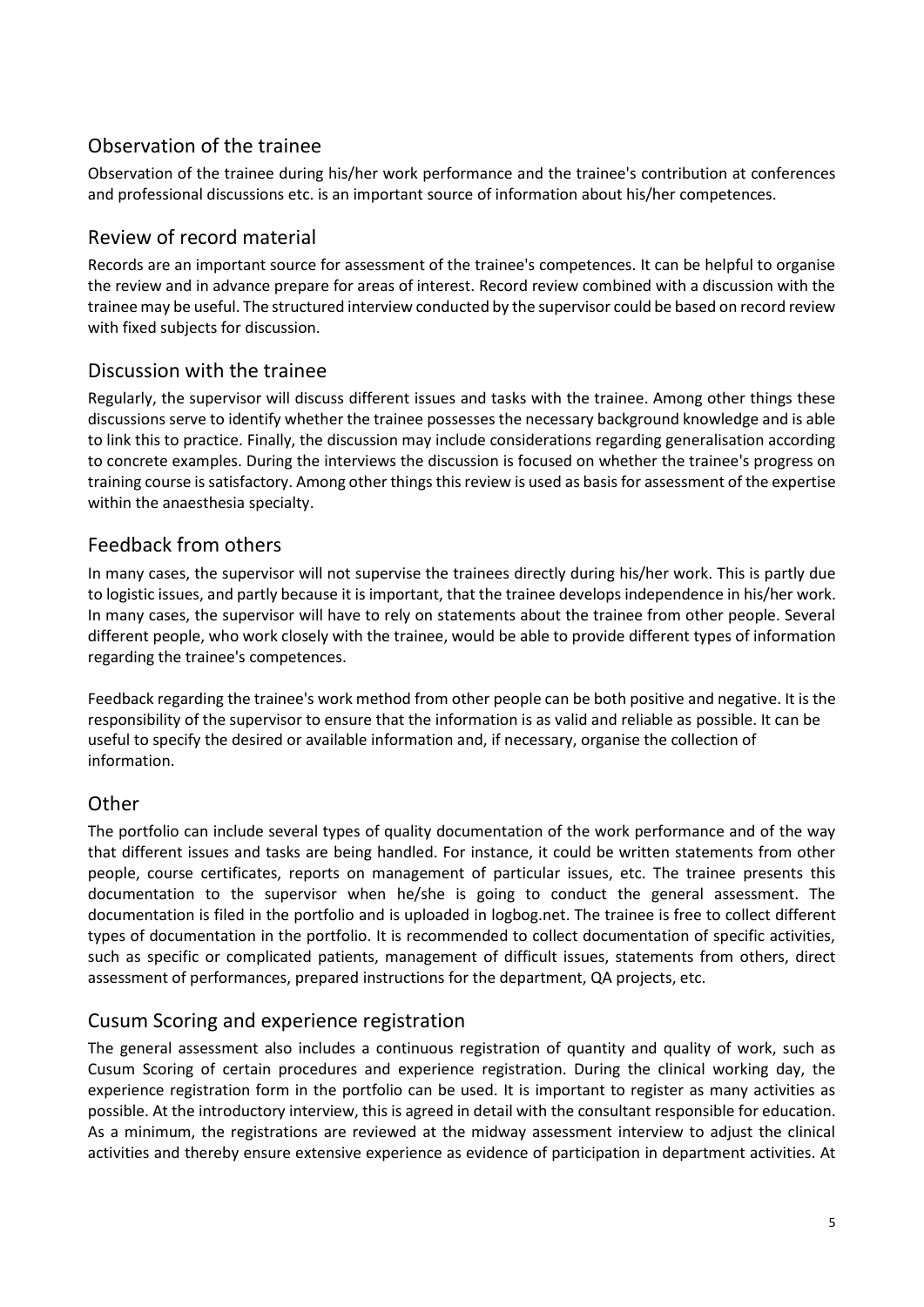the final assessment interview, the consultant responsible for education certificates review of the experience registration and the trainee holds the documents in the portfolio.

### <span id="page-5-0"></span>Specific assessments

DASAIM recommends several mandatory specific assessments, which are included in this portfolio. The criteria for assessment are included in forms, which can be found in the portfolio. The specific assessments can be conducted by the supervisor or another staff member.

In order to achieve an overall approval of the performance, the supervisor must be able to respond with YES to all items in a form. A YES next to an item means, that the item has been completed sufficiently and with sufficient quality. It is the responsibility of the individual supervisor to assess "the sufficiency" based on the supervisor's professional responsibility for good medical practice. Finally, the supervisor presents an overall assessment of the performance and decides whether it can be approved, and if so, he/she signs the assessment.

If a workplace-based assessment cannot be approved, the trainee will receive indications of areas where he/she needs to make improvements as well as the measures to achieve this. A new assessment is conducted when the trainee believes to be ready for this. If a performance cannot be approved after the third attempt, something is wrong and the consultant responsible for education should be included in the assessment.

The trainee keeps the approved form and uploads it in logbog.net as documentation and presents it to the supervisor at the meetings. To receive approval for the entire training course, all specific objectives must be achieved.

### <span id="page-5-1"></span>Courses

Specialty-specific courses are held in all three regions.

The course series for the specialty-specific courses are organised by the regional departments of anaesthesiology collaboratively. The course series differs slightly from region to region. The scope and content of the courses are included in the training programme of the departments.

The specialty-specific courses are a supplement to the clinical training and are primarily aimed at content that is assumed to be difficult to learn for the individual trainee doctor, i.e. difficult to comprehend, difficult to put into practice or where group work is necessary, such as communication, management or co-operation between team members.

<span id="page-5-2"></span>It is recommended that all trainees are offered these courses, but it is not a mandatory element.

### Training course approval

Obtaining competences must be documented by approval in logbog.net, typically in connection with supervisor interview, where the trainee presents his/her approved competence assessments and other assessments. The training is approved based on the collected documentation of competences. The consultant responsible for education conducts an overall certification of the introductory training in logbog.net.

### <span id="page-5-3"></span>Assessment of the learning framework

The assessment of the department and the learning framework for the training serves the purpose of gathering information about the trainees' opinion of the quality of the department's educational measures. This assessment is conducted according to the guidelines of the Danish Health Authority and the Regional Secretariats for Continuing Medical Education.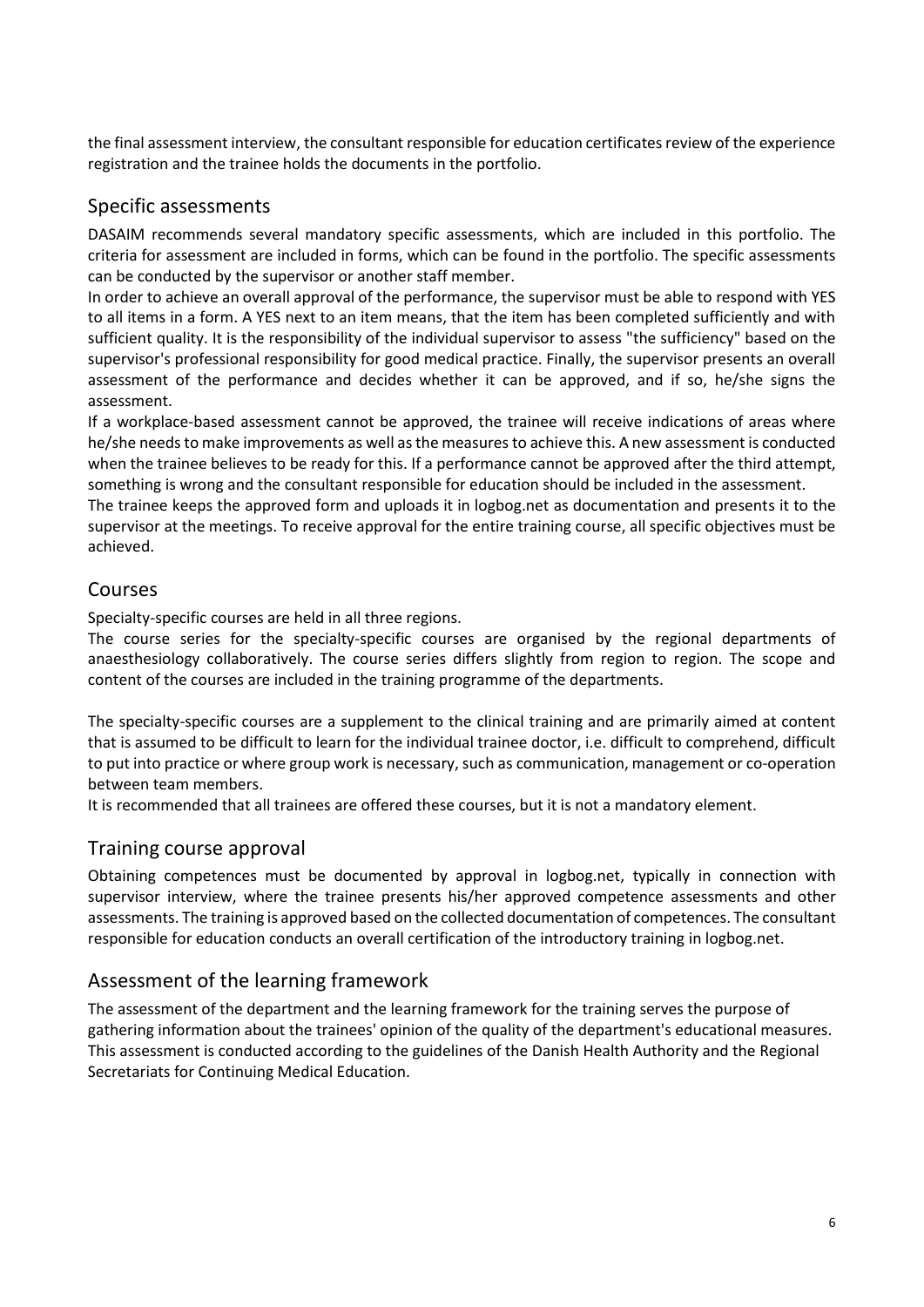# <span id="page-6-0"></span>Overall list of workplace-based assessments

| Competence |                                                         | <b>Method</b>                                               | <b>Time</b>                                                                                                              |  |  |
|------------|---------------------------------------------------------|-------------------------------------------------------------|--------------------------------------------------------------------------------------------------------------------------|--|--|
|            |                                                         |                                                             |                                                                                                                          |  |  |
|            | <b>Expertise within the anaesthesia</b>                 | General assessment<br>Cusum scoring/experience registration | After 6 <sup>th</sup> and 9 <sup>th</sup> month                                                                          |  |  |
| specialty  |                                                         | Mini Cex                                                    | After 6 <sup>th</sup> , 9 <sup>th</sup> and 11 <sup>th</sup><br>month                                                    |  |  |
|            | Anaesthesia/perioperative medicine                      |                                                             |                                                                                                                          |  |  |
| 1.         | Airway Management                                       | Structured observation                                      | Before 3 <sup>rd</sup> month                                                                                             |  |  |
| 2.         | Anaesthesia device                                      | Structured observation                                      | Before 3rd month                                                                                                         |  |  |
| 3.         | General anaesthesia                                     | Structured observation                                      | Before 3rd month                                                                                                         |  |  |
| 4.         | Anaesthesia for acute patient                           | Structured observation                                      | Before 3rd month                                                                                                         |  |  |
| 5.         | Spinal anaesthesia                                      | Structured observation                                      |                                                                                                                          |  |  |
| 6.         | Epidural anaesthesia                                    | Structured observation                                      |                                                                                                                          |  |  |
| 7.         | Central venous catheter                                 | Structured observation                                      |                                                                                                                          |  |  |
| 8.         | Anaesthesia for patients with<br>complicated conditions | Written assignment                                          | Before 6 <sup>th</sup> month                                                                                             |  |  |
|            | <b>Intensive Care Therapy</b>                           |                                                             |                                                                                                                          |  |  |
| 9.         | Fluid/nutrition plan                                    | Record review                                               |                                                                                                                          |  |  |
| 10.        | Respirator treatment                                    | Observation                                                 |                                                                                                                          |  |  |
| 11.        | Ward round, intensive care patient                      | Observation                                                 |                                                                                                                          |  |  |
|            | <b>Acute conditions</b>                                 |                                                             |                                                                                                                          |  |  |
| 12.        | Advanced resuscitation                                  | Observation                                                 | Before 3 <sup>rd</sup> month                                                                                             |  |  |
|            |                                                         |                                                             |                                                                                                                          |  |  |
|            | Communication                                           | General assessment<br>Mini Cex                              | After 6 <sup>th</sup> and 9 <sup>th</sup> month<br>After 6 <sup>th</sup> , 9 <sup>th</sup> and 11 <sup>th</sup><br>month |  |  |
| 13.        | Preoperative patient consultation                       | Observation                                                 | Before 3rd month                                                                                                         |  |  |
|            |                                                         |                                                             |                                                                                                                          |  |  |
|            | <b>Pain Management</b>                                  |                                                             |                                                                                                                          |  |  |
| 14.        | Postoperative pain management                           | Structured conversation with<br>supervisor                  | Before 6 <sup>th</sup> month                                                                                             |  |  |
|            |                                                         |                                                             |                                                                                                                          |  |  |
|            | Cooperation                                             | General assessment<br>Mini Cex                              | After $6th$ and $9th$ month<br>After $6^{\text{th}}$ , 9 <sup>th</sup> and $11^{\text{th}}$<br>month                     |  |  |
|            |                                                         |                                                             |                                                                                                                          |  |  |
|            | Organisation/management                                 | General assessment<br>Mini Cex                              | After 6 <sup>th</sup> and 9 <sup>th</sup> month<br>After 6 <sup>th</sup> , 9 <sup>th</sup> and 11 <sup>th</sup><br>month |  |  |
|            |                                                         |                                                             |                                                                                                                          |  |  |
|            | <b>Academic competence</b>                              | General assessment                                          | After 6 <sup>th</sup> and 9 <sup>th</sup> month                                                                          |  |  |
| 15.        | Reflection on patient courses                           | Reflective report                                           |                                                                                                                          |  |  |
|            |                                                         |                                                             |                                                                                                                          |  |  |
|            | Professionalism                                         | General assessment                                          | After 6 <sup>th</sup> and 9 <sup>th</sup> month                                                                          |  |  |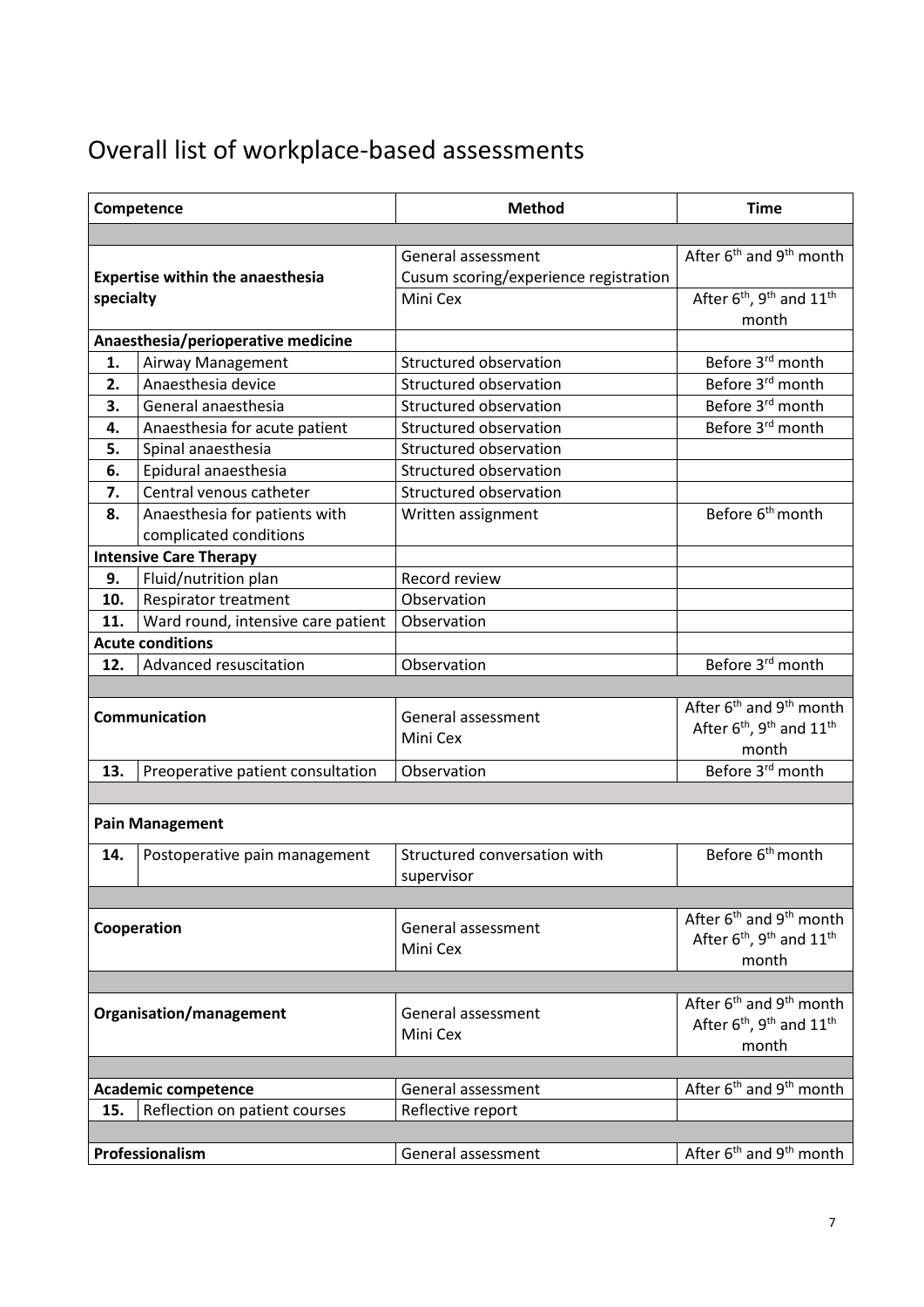# <span id="page-7-0"></span>Plan for training

The trainee prepares the plan for the training every third month and hands it to the supervisor at least three days prior to the meeting. The plan is discussed with the supervisor and may be adjusted later on. The plan is filed in the trainee's portfolio and can be uploaded to logbog.net.

| Training plan for clinical stay                                                                                                           |  |
|-------------------------------------------------------------------------------------------------------------------------------------------|--|
|                                                                                                                                           |  |
|                                                                                                                                           |  |
|                                                                                                                                           |  |
|                                                                                                                                           |  |
|                                                                                                                                           |  |
|                                                                                                                                           |  |
|                                                                                                                                           |  |
| Learning need/interest                                                                                                                    |  |
|                                                                                                                                           |  |
| Learning objective:<br>Which objectives are there<br>for this time period?                                                                |  |
| Activities:<br>Which activities are needed<br>to complete the objective,<br>and when are they to be<br>performed?                         |  |
| Assessment criteria:<br>Which type of<br>documentation should be<br>collected to demonstrate<br>that the objective has been<br>completed? |  |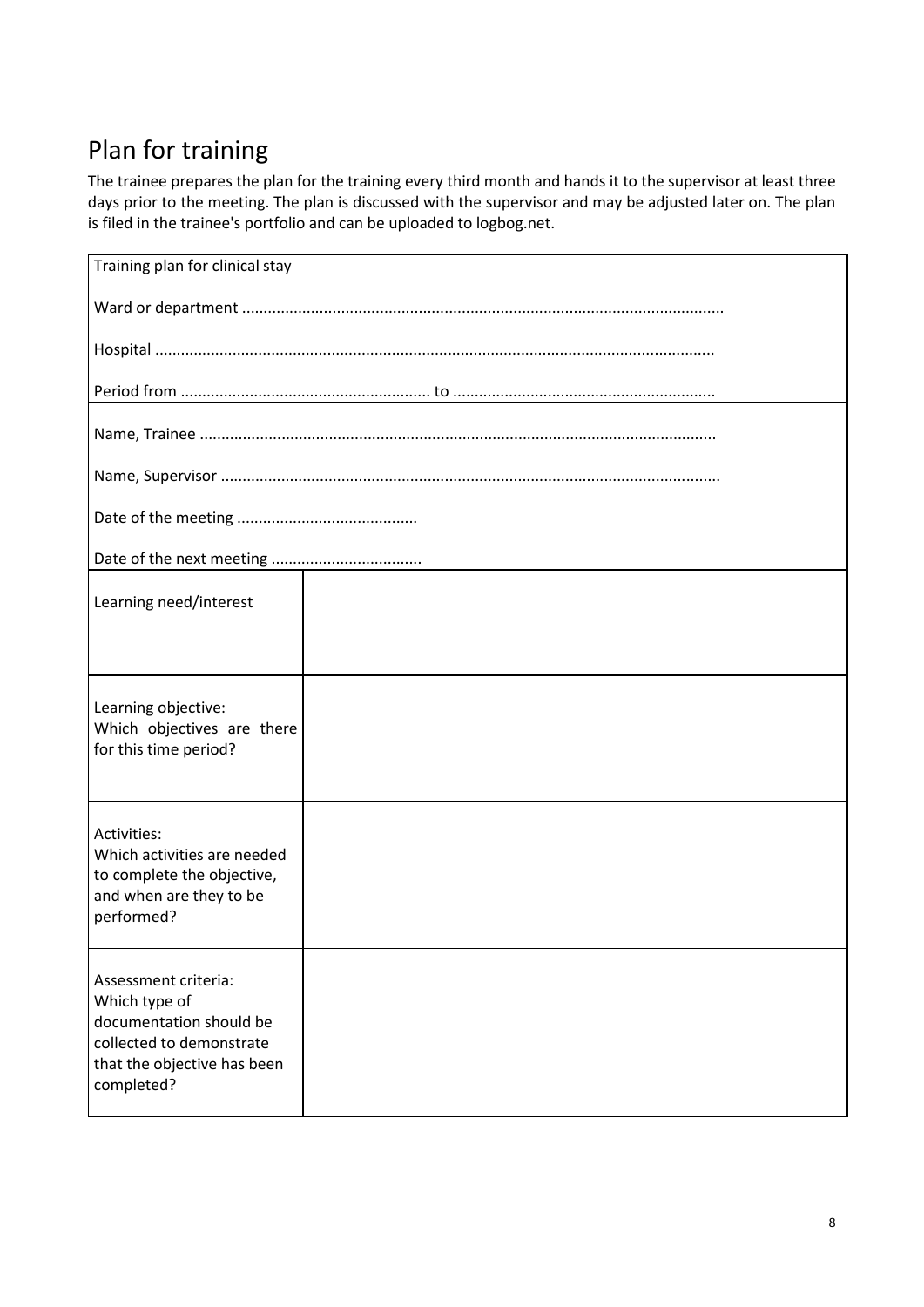# <span id="page-8-0"></span>Learning report

Following the end of the time period, the trainee prepares a report every third month on the acquired knowledge according to the training plan. The report is given to the supervisor at least three days prior to the meeting and is then discussed. Is filed in the trainee's portfolio.

| Training plan for clinical stay                       |  |
|-------------------------------------------------------|--|
|                                                       |  |
|                                                       |  |
|                                                       |  |
|                                                       |  |
|                                                       |  |
|                                                       |  |
|                                                       |  |
|                                                       |  |
| Learning objective:                                   |  |
| Which objectives have been<br>completed for this time |  |
| period?                                               |  |
|                                                       |  |
| Assessment criteria:                                  |  |
| How has the completion of                             |  |
| the objective been<br>documented?                     |  |
|                                                       |  |
| Insufficiencies:                                      |  |
| Which objectives have not                             |  |
| been met?<br>Reason?                                  |  |
| Could/should measures be                              |  |
| implemented, and if so,                               |  |
| which/how?                                            |  |
| Reflection:                                           |  |
| Thoughts and considerations                           |  |
| of the course of training and                         |  |
| the acquired knowledge.                               |  |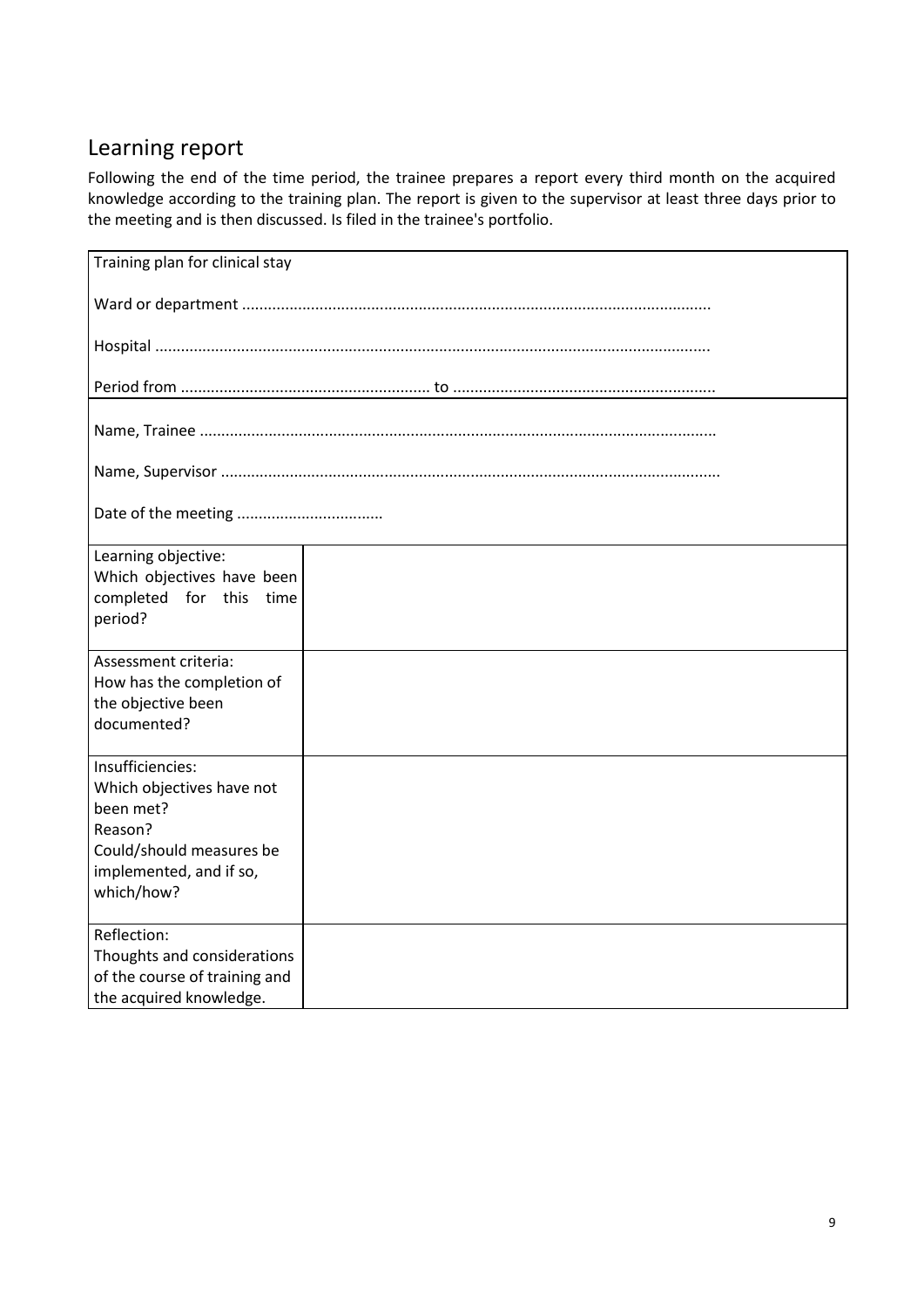<span id="page-9-0"></span>

| General assessment                                                                                                                                                                                                                              |                                   |                      |                                |   |   |                       |   |                |       |                |
|-------------------------------------------------------------------------------------------------------------------------------------------------------------------------------------------------------------------------------------------------|-----------------------------------|----------------------|--------------------------------|---|---|-----------------------|---|----------------|-------|----------------|
|                                                                                                                                                                                                                                                 |                                   |                      |                                |   |   |                       |   |                |       |                |
|                                                                                                                                                                                                                                                 |                                   |                      |                                |   |   |                       |   |                |       |                |
|                                                                                                                                                                                                                                                 |                                   |                      |                                |   |   |                       |   |                |       |                |
| During the past period, the trainee has<br>demonstrated the following action way and<br>behaviour:                                                                                                                                              | Can<br>not<br>be<br>asses-<br>sed | $\mathbf{1}$<br>Poor | $\overline{2}$                 | 3 | 4 | 5                     | 6 | $\overline{7}$ | 8     | 9<br>Excellent |
|                                                                                                                                                                                                                                                 |                                   |                      | <b>Below expected</b><br>level |   |   | <b>Expected level</b> |   |                | level | Above expected |
| Expertise within the anaesthesia specialty<br>Demonstrates a theoretical, clinical and<br>situational knowledge and understanding in<br>the handling of work and issues within the<br>anaesthesia specialty.                                    |                                   |                      |                                |   |   |                       |   |                |       |                |
| Demonstrates sufficient clinical skills<br>equivalent to the expected level.                                                                                                                                                                    |                                   |                      |                                |   |   |                       |   |                |       |                |
| Communication<br>Handles communication as characterised by<br>understanding and respect for the recipient's<br>wishes and need for information and<br>dialogue.                                                                                 |                                   |                      |                                |   |   |                       |   |                |       |                |
| Cooperation<br>Cooperates with others with respect and<br>attention to their professionalism,<br>situational roles and functions and<br>contributes with own expertise.                                                                         |                                   |                      |                                |   |   |                       |   |                |       |                |
| Organisation/management<br>Organises and prioritises work respecting<br>demands for efficiency and safety in patient<br>management and in consideration of own<br>and organisational resources.<br>Assumes team leader position if appropriate. |                                   |                      |                                |   |   |                       |   |                |       |                |
| <b>Academic competence</b><br>Demonstrates will and ability to continuously<br>search for new knowledge, assess and<br>develop own expertise as well as contribute<br>to the development of other people and the<br>profession in general.      |                                   |                      |                                |   |   |                       |   |                |       |                |
| Professionalism<br>Demonstrates responsibility in the execution<br>of practice in relation to patients, the<br>organisation, the profession and the<br>surroundings.                                                                            |                                   |                      |                                |   |   |                       |   |                |       |                |
| Any comments and proposals for improvements must be present in case of assessment below expected level                                                                                                                                          |                                   |                      |                                |   |   |                       |   |                |       |                |

Date: ...................... Signature: ..............................................................................................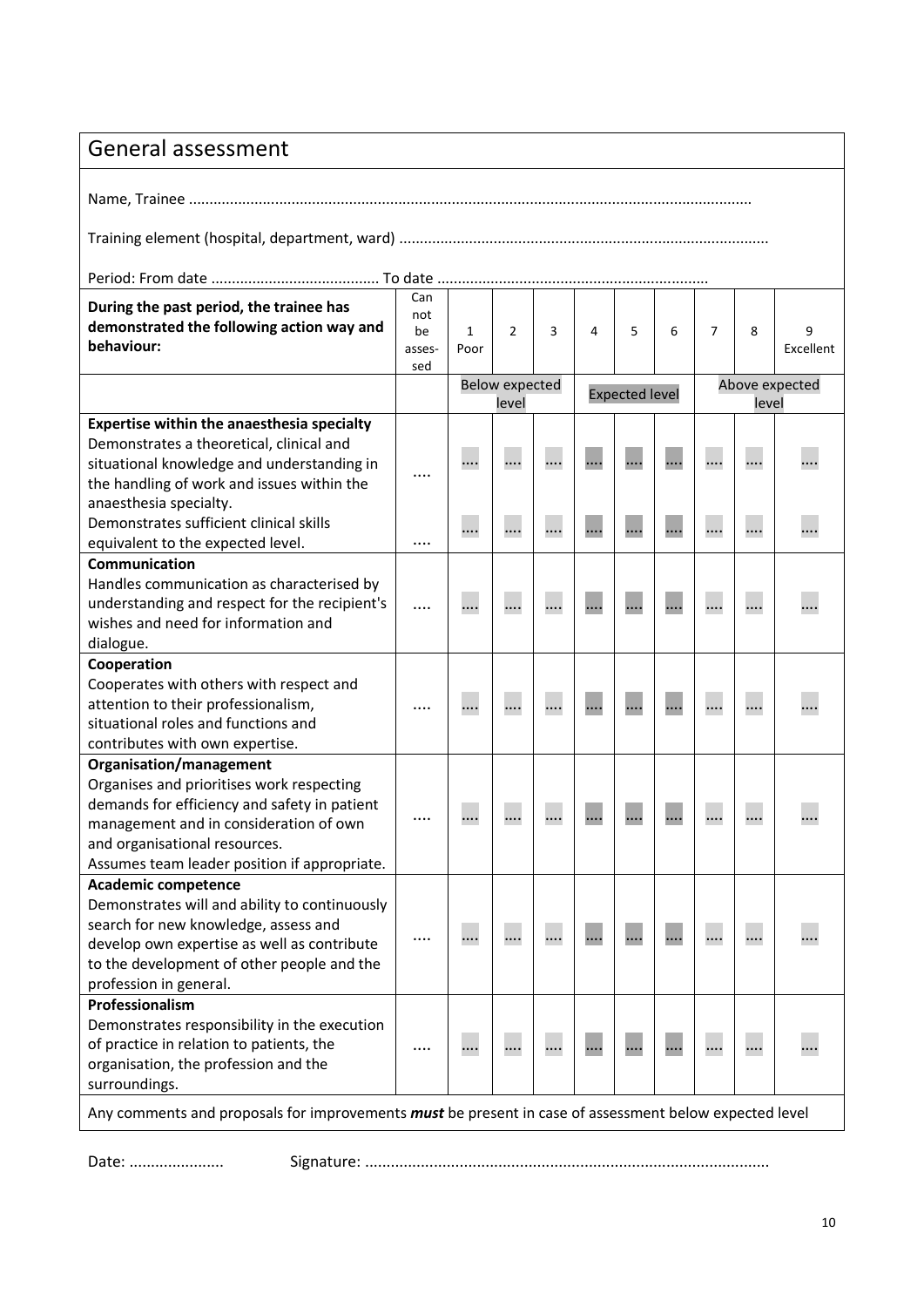#### **General assessment** (page 2 of 2) **Name, Trainee**:

The above general assessment is conducted based on one or more of the following methods:

| Specific   | Observation of | Review of       | Discussion with | Feedback    | Other    |
|------------|----------------|-----------------|-----------------|-------------|----------|
| method     | the trainee    | record material | the trainee     | from others | (please  |
| (enclosed) |                |                 |                 |             | specify) |

Any comments and proposals for improvements regarding handling and behaviour are enclosed: YES  $\Box$ (*must* be available at assessments 1, 2 and 3)

| <b>Experience</b>                                                                                                 | <b>YES</b> | NO |
|-------------------------------------------------------------------------------------------------------------------|------------|----|
| The trainee has achieved appropriate breadth, volume, and quality in<br>relation to the objectives of the period. |            |    |
| Cusum Scoring (enclosed)                                                                                          |            |    |
| Review of experience registration                                                                                 |            |    |
| Observation of the trainee                                                                                        |            |    |
| Discussion with the trainee                                                                                       |            |    |
| Feedback from others                                                                                              |            |    |
| Other (please specify)                                                                                            |            |    |

Date: ...................... Signature: ..............................................................................................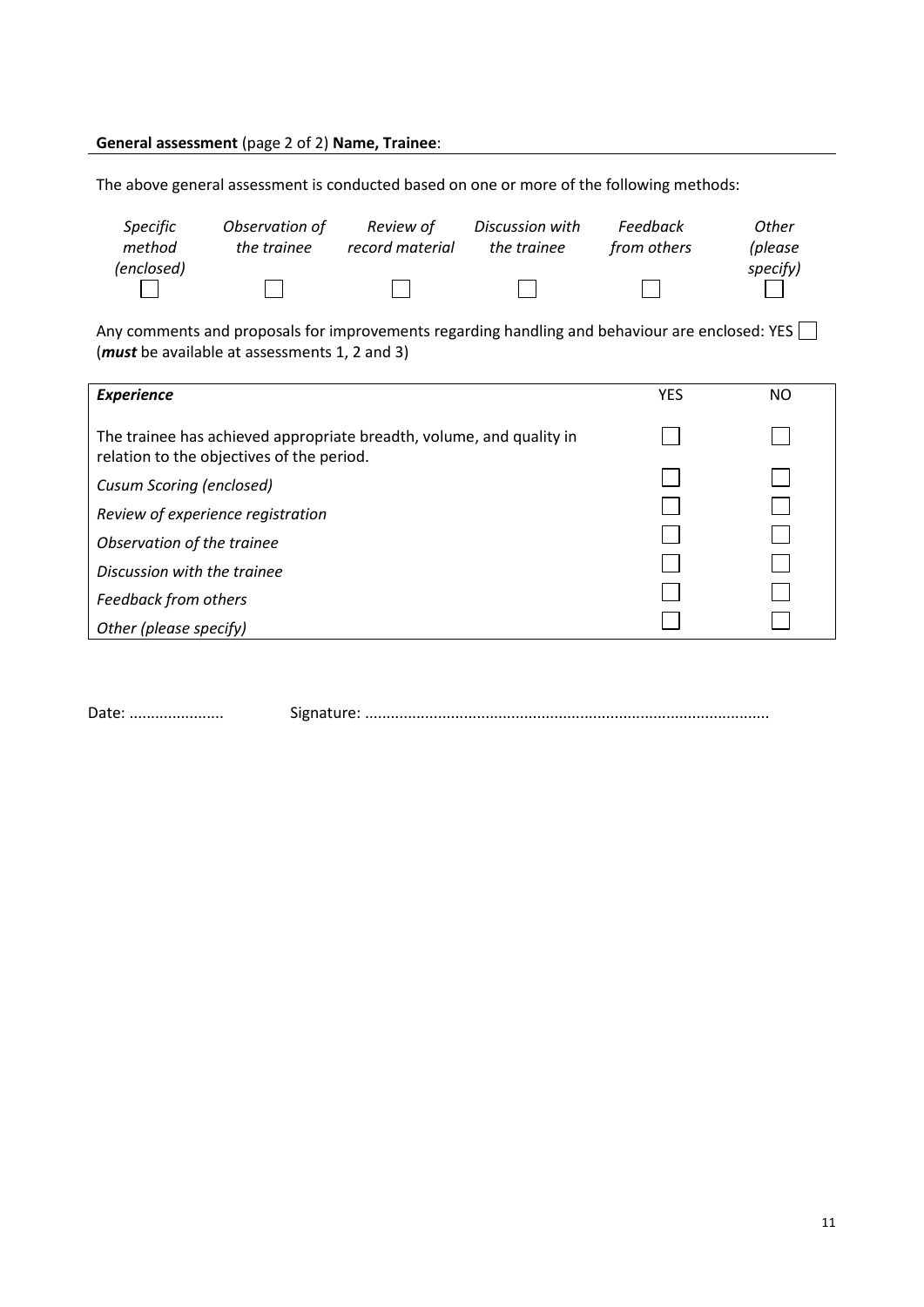### <span id="page-11-0"></span>On-call competence – Mini Clinical Evaluation Exercise (Mini Cex)

**Name, Trainee** ..........................................................................................................................................

**Training element (hospital, department, ward)** .....................................................................................

**Date** .......................... **Assessed by physician** ..........................................................................................

#### **Competence card:**

This assessment of the trainee should be conducted three times during the introductory training. The schedules are included in the training programme. The trainee schedules the assessment with the on-call specialist anaesthesiologist at the beginning of the shift.

Prior to finishing the shift, the form is completed, and the specialist doctor gives constructive feedback with focus on development areas. The assessment should be present at the supervisor interviews.

The last assessment should be at "expected level" or "above expected level". If this is not the case, the consultant responsible for education is involved and a plan of action is agreed upon, possibly with the involvement of the Continuing Medical Education (Den Lægelige Videreuddannelse).

| During the past period, the trainee has<br>demonstrated the following handling<br>and behaviour:  | Can<br>not be<br>asses-<br>sed | 1<br>Poor | $\mathfrak{p}$                 | 3 | 4 | 5                     | 6 | $\overline{7}$ | 8                       | 9<br>Excel-<br>lent |
|---------------------------------------------------------------------------------------------------|--------------------------------|-----------|--------------------------------|---|---|-----------------------|---|----------------|-------------------------|---------------------|
|                                                                                                   |                                |           | <b>Below expected</b><br>level |   |   | <b>Expected level</b> |   |                | Above expected<br>level |                     |
| Acquaints oneself with the on-call tasks<br>at the beginning of the shift                         |                                |           |                                |   |   |                       |   |                |                         |                     |
| Prioritisation of tasks                                                                           |                                | .         |                                | . |   | .                     | . |                |                         |                     |
| Communication with team about<br>execution of tasks                                               |                                |           |                                |   |   |                       |   |                |                         |                     |
| Communication with collaborators from<br>other departments                                        |                                |           |                                |   |   |                       |   |                |                         |                     |
| Knowledge about own competences/<br>limitations - relevant request for<br>assistance              |                                |           |                                |   |   |                       |   |                |                         |                     |
| Sense of perspective and organising of<br>tasks/resources                                         |                                |           |                                |   |   |                       |   |                |                         |                     |
| Demonstrates receptiveness towards<br>team member experience                                      |                                |           |                                |   |   |                       |   | .              |                         |                     |
| Contributes actively to constructive<br>cooperation                                               |                                |           |                                | . |   |                       |   |                |                         |                     |
| Feedback: Very good performance by the trainee<br>Feedback: Room for improvements by the trainee: |                                |           |                                |   |   |                       |   |                |                         |                     |

Feedback: Scheduled plan for improvements:

Any comments and proposals for improvements *must* be present in case of assessment below expected level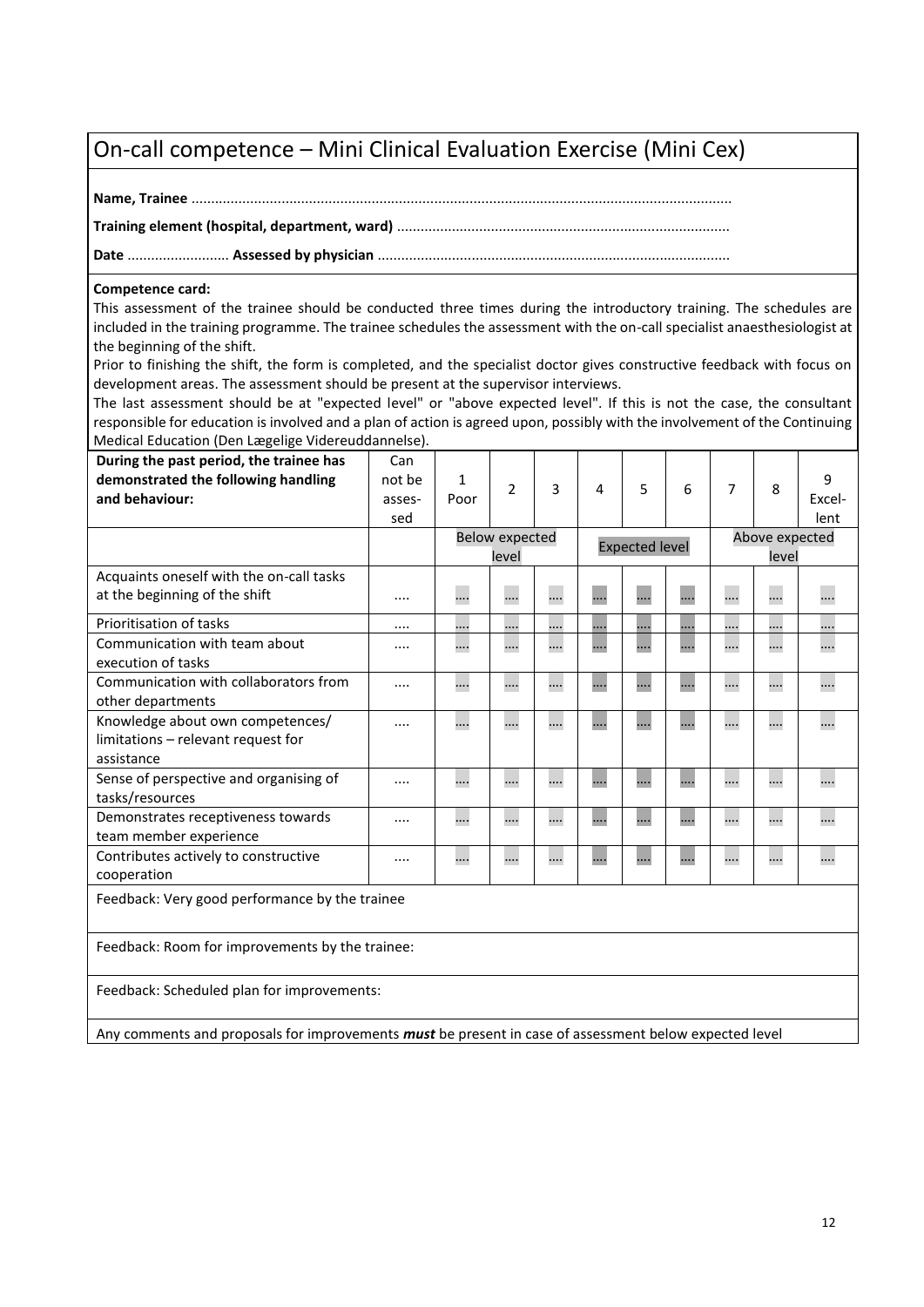# <span id="page-12-0"></span>CUSUM SCORE, qualitative scoring of performance

**Name, Trainee**: ……………………………………………………………………………………

Qualitative registration of success rate for: epidural, spinal, CVC, and artery needle. The form can be used during periods when you wish to Cusum Score one or more of the specified procedures. The scoring is applied as below, and a continuous summary is performed for each procedure. It is useful to complete the registration electronically, [www.dasaim.dk.](http://www.dasaim.dk/) The form can be used to make notes during the day or shift and data can later be registered in the database.

#### **Procedure and definition of "failed"**

*Epidural:* failed is missing take, dura puncture or more than two passes. New pass is defined as at new level or shift from median to paramedian technique. Accidental pass in vessels does not count as a pass. *Spinal:* failed is missing take or more than two passes, definition similar to epidural.

*CVC:* failed is new vein attempt.

*Artery needle:* failed is new artery attempt.

|                      | Epidural    | <b>Spinal</b> | <b>CVC</b>  | A needle    |
|----------------------|-------------|---------------|-------------|-------------|
| Scores for fail      | $+0.93$     | $+0.86$       | $+0.91$     | $+0.71$     |
| Scores for success   | $\div 0.07$ | $\div 0.14$   | $\div 0.09$ | $\div 0.29$ |
| Max acceptable score | $+2.94$     | $+2.71$       | $+1.81$     | $+2.24$     |

| Procedure number | Epidural | Spinal | <b>CVC</b> | A needle |
|------------------|----------|--------|------------|----------|
| $\mathbf{1}$     |          |        |            |          |
| $\overline{2}$   |          |        |            |          |
| $\mathsf{3}$     |          |        |            |          |
| $\pmb{4}$        |          |        |            |          |
| 5                |          |        |            |          |
| $\boldsymbol{6}$ |          |        |            |          |
| $\overline{7}$   |          |        |            |          |
| $\,8\,$          |          |        |            |          |
| $\boldsymbol{9}$ |          |        |            |          |
| $10\,$           |          |        |            |          |
| 11               |          |        |            |          |
| 12               |          |        |            |          |
| 13               |          |        |            |          |
| 14               |          |        |            |          |
| 15               |          |        |            |          |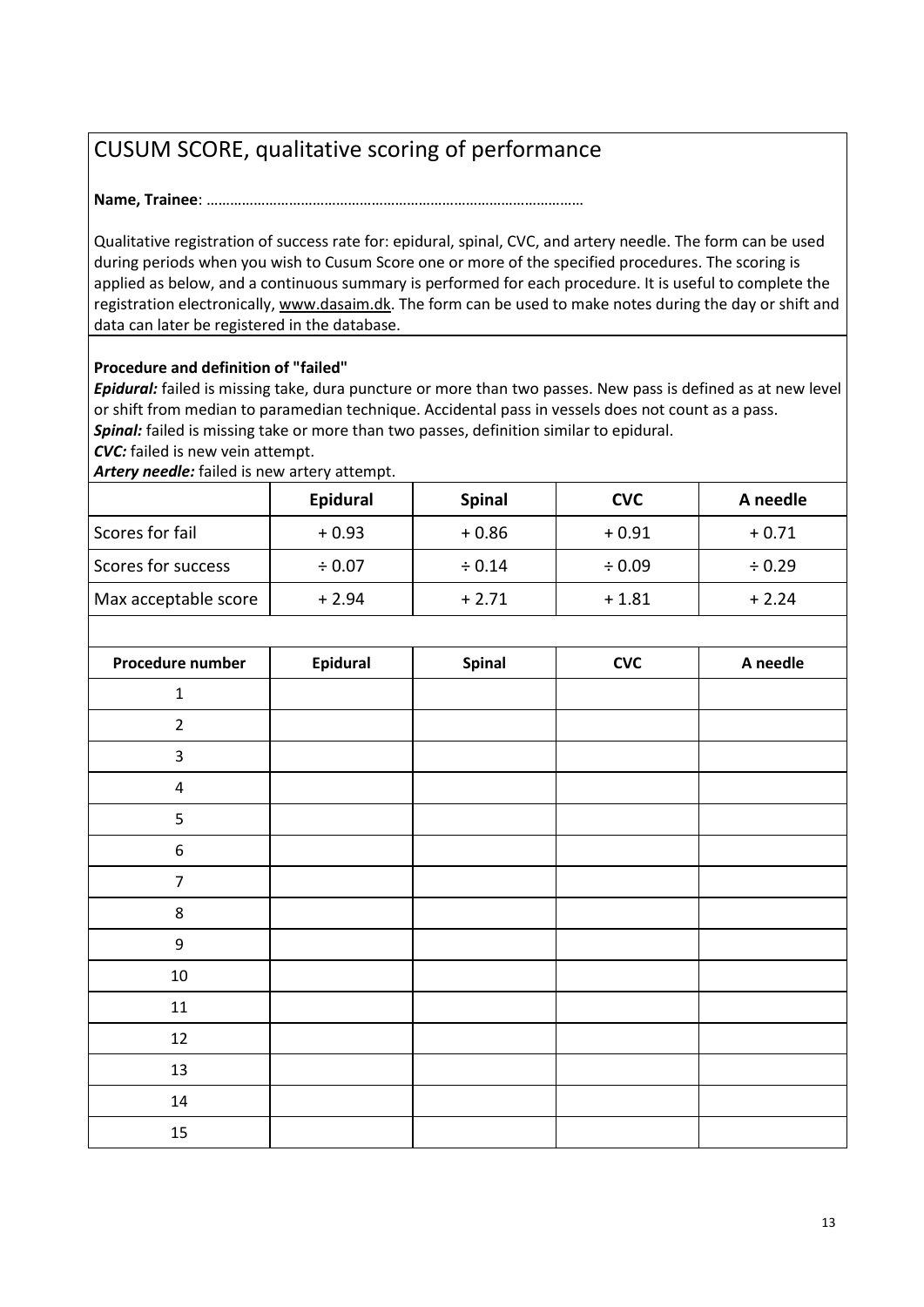# <span id="page-13-0"></span>Experience registration, qualitative registration of anaesthesia service

**Name, Trainee** ……………………………………………………………………………………

#### *Please specify the following for each patient:*

*Date, age, sex, ASA group, risk factors, type of surgery, elective/emergency, type of anaesthesia, procedures, complications*

*It is useful to complete the registration electronically. The form can be used to enter notes continually.*

| $\mathbf{1}$            |  |
|-------------------------|--|
| $\overline{2}$          |  |
| $\overline{\mathbf{3}}$ |  |
| $\pmb{4}$               |  |
| 5                       |  |
| $\boldsymbol{6}$        |  |
| $\overline{7}$          |  |
| 8                       |  |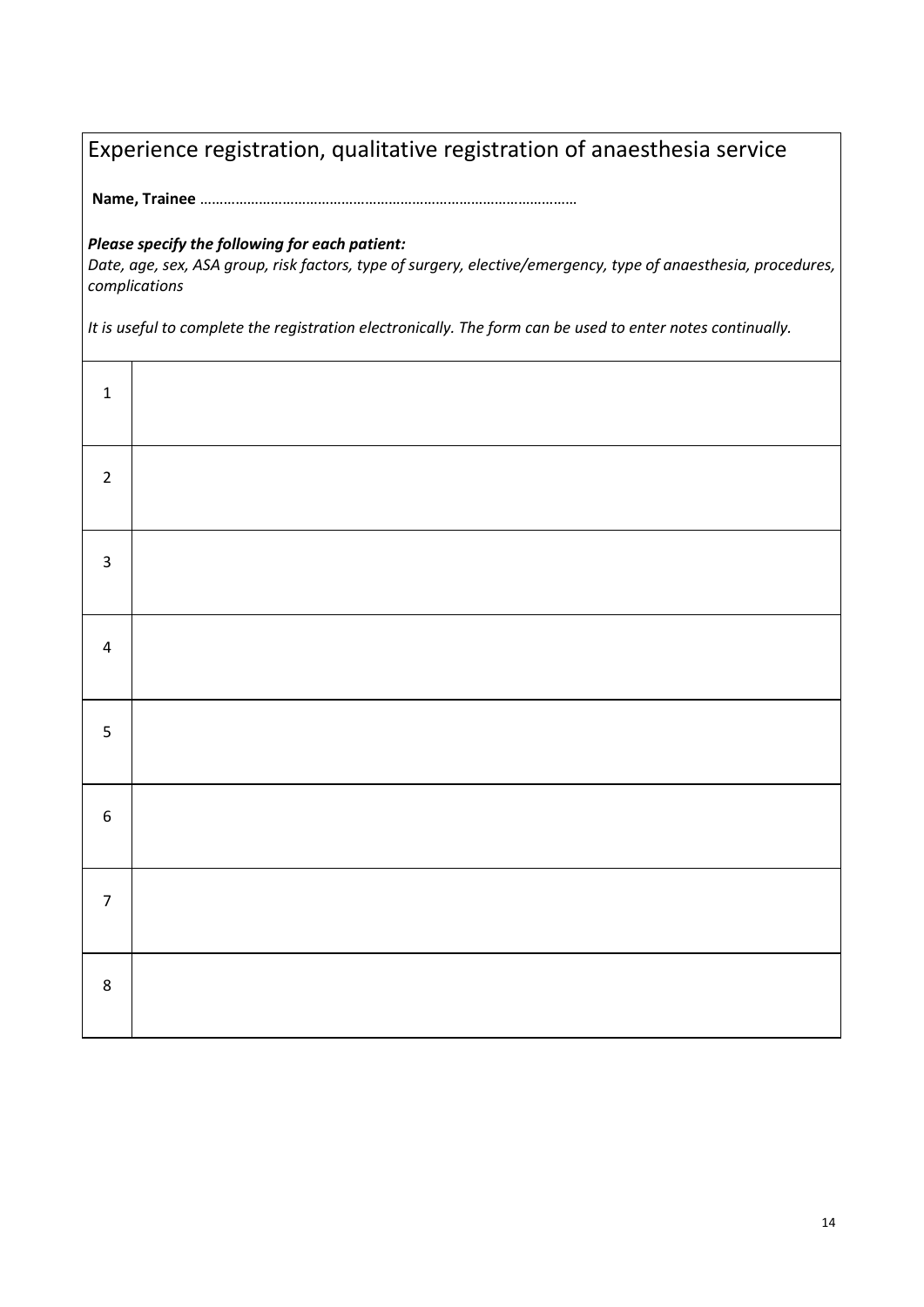# <span id="page-14-0"></span>1 Airway Management – *structured observation*

**Name, Trainee** ……………………………………………………………………………..

#### **Competence card:**

This competence card is a structured observation, which should demonstrate the trainee's ability to manage airway management.

The supervisor observes the trainee during the practical course and performs continuous and subsequent assessment according to the items listed below.

|                                                                                                                                                                                                        | <b>YES</b> |
|--------------------------------------------------------------------------------------------------------------------------------------------------------------------------------------------------------|------------|
| Communicates adequately with the patient and prepares the patient according to the situation                                                                                                           |            |
| Performs a preoperative airway assessment, including assessment of difficult airways                                                                                                                   |            |
| Accounts for purpose and indication for intubation                                                                                                                                                     |            |
| Positions the patient optimally for airway management                                                                                                                                                  |            |
| Uses mask correctly during spontaneous respiration and assisted ventilation                                                                                                                            |            |
| Accounts for the choice of endotracheal tube                                                                                                                                                           |            |
| Performs oral intubation and tests tube position                                                                                                                                                       |            |
| Exercises caution in relation to teeth during intubation                                                                                                                                               |            |
| Accounts for indication and contraindication for use of laryngeal mask                                                                                                                                 |            |
| Accounts for the choice of relaxants and monitoring of neuromuscular blockade in<br>connection with intubation and operation (non-depolarising and depolarising agents) as well as<br>reversal of this |            |
| Prepares and performs smooth arousal and extubation of the patient at the relevant and<br>planned time                                                                                                 |            |
| Is systematic in the practical handling of the tasks                                                                                                                                                   |            |
| Handles medication and utensils orderly                                                                                                                                                                |            |
| Accounts for prevention of and precautions in relation to dental trauma                                                                                                                                |            |
| Accounts for the initial steps in difficult airway algorithm including the timing of call for<br>assistance                                                                                            |            |
| The overall assessment for this competence is approved                                                                                                                                                 |            |
|                                                                                                                                                                                                        |            |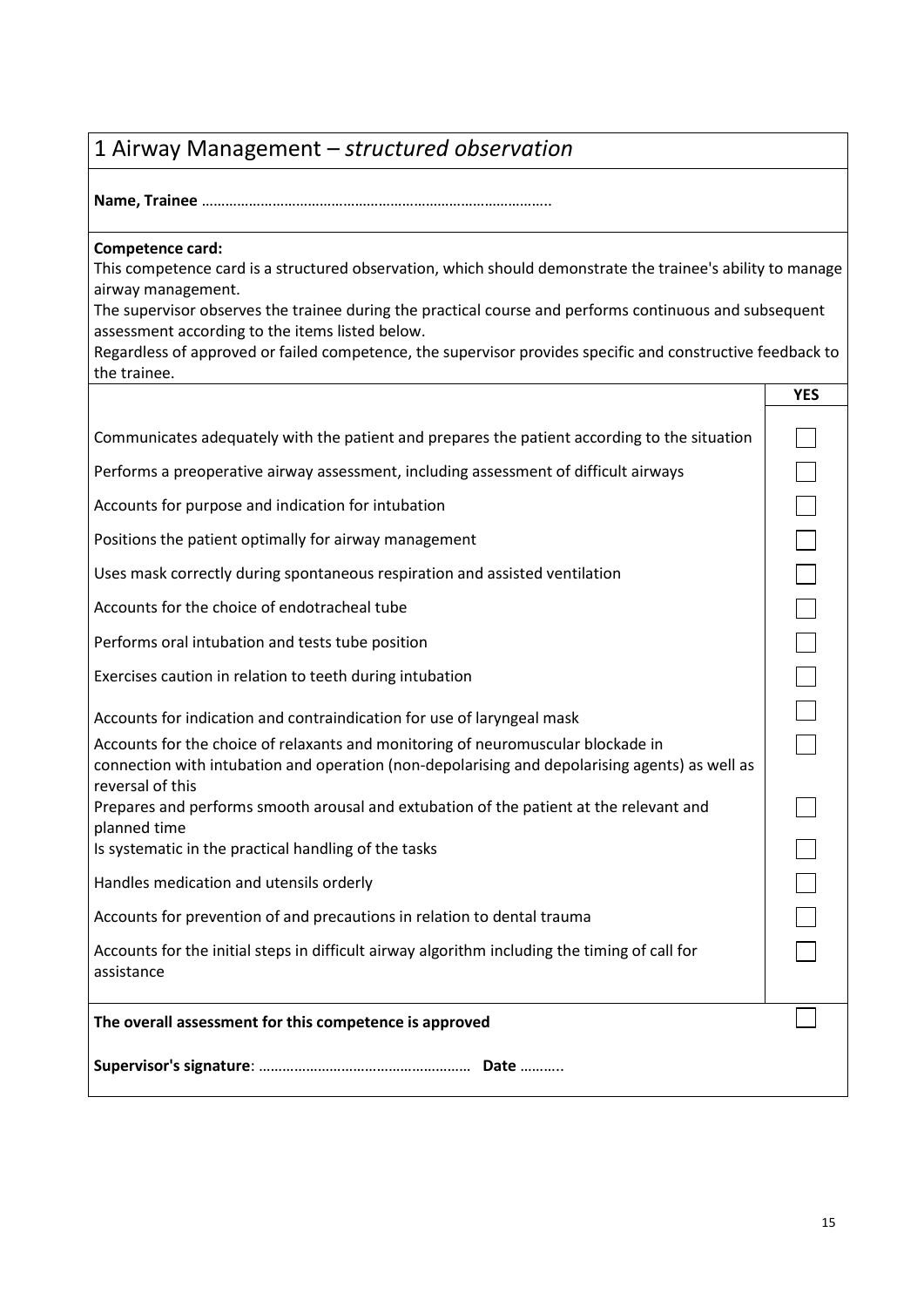### <span id="page-15-0"></span>2 Anaesthesia device – *structured observation*

**Name, Trainee** ……………………………………………………………………………..

#### **Competence card:**

This competence card is a structured observation, which should demonstrate the trainee's knowledge about and ability to test an anaesthesia device.

The supervisor observes the trainee during the practical course and performs continuous and subsequent assessment according to the items listed below.

|                                                                                                                                                                                                                                                                                                         | <b>YES</b> |
|---------------------------------------------------------------------------------------------------------------------------------------------------------------------------------------------------------------------------------------------------------------------------------------------------------|------------|
| Accounts for design and function of an anaesthesia device, including gas supply, gas<br>pressure, flow conditions in the device, flow meters, valves, absorber, vaporizer, suction<br>Accounts for volume and pressure-controlled ventilation                                                           |            |
| Uses monitoring equipment correctly, ECG, BP, pulse oximeter, capnograph, airway pressure,<br>and neuromuscular monitoring<br>Accounts for function and most common sources of error in monitoring equipment: ECG<br>monitor, blood pressure device, pulse oximeter, capnograph, gas monitoring device, |            |
| neuromuscular monitor<br>Demonstrates sufficient test of an anaesthesia device                                                                                                                                                                                                                          |            |
| Is systematic in the practical handling of the tasks                                                                                                                                                                                                                                                    |            |
| Finds and corrects three errors in the device inflicted by the supervisor                                                                                                                                                                                                                               |            |
| Accounts for handling of a situation with anaesthesia ventilator failure                                                                                                                                                                                                                                |            |
| Accounts for handling of a situation with oxygen supply failure                                                                                                                                                                                                                                         |            |
| Accounts for location and conditions for gas storage                                                                                                                                                                                                                                                    |            |
| The overall assessment for this competence is approved                                                                                                                                                                                                                                                  |            |
|                                                                                                                                                                                                                                                                                                         |            |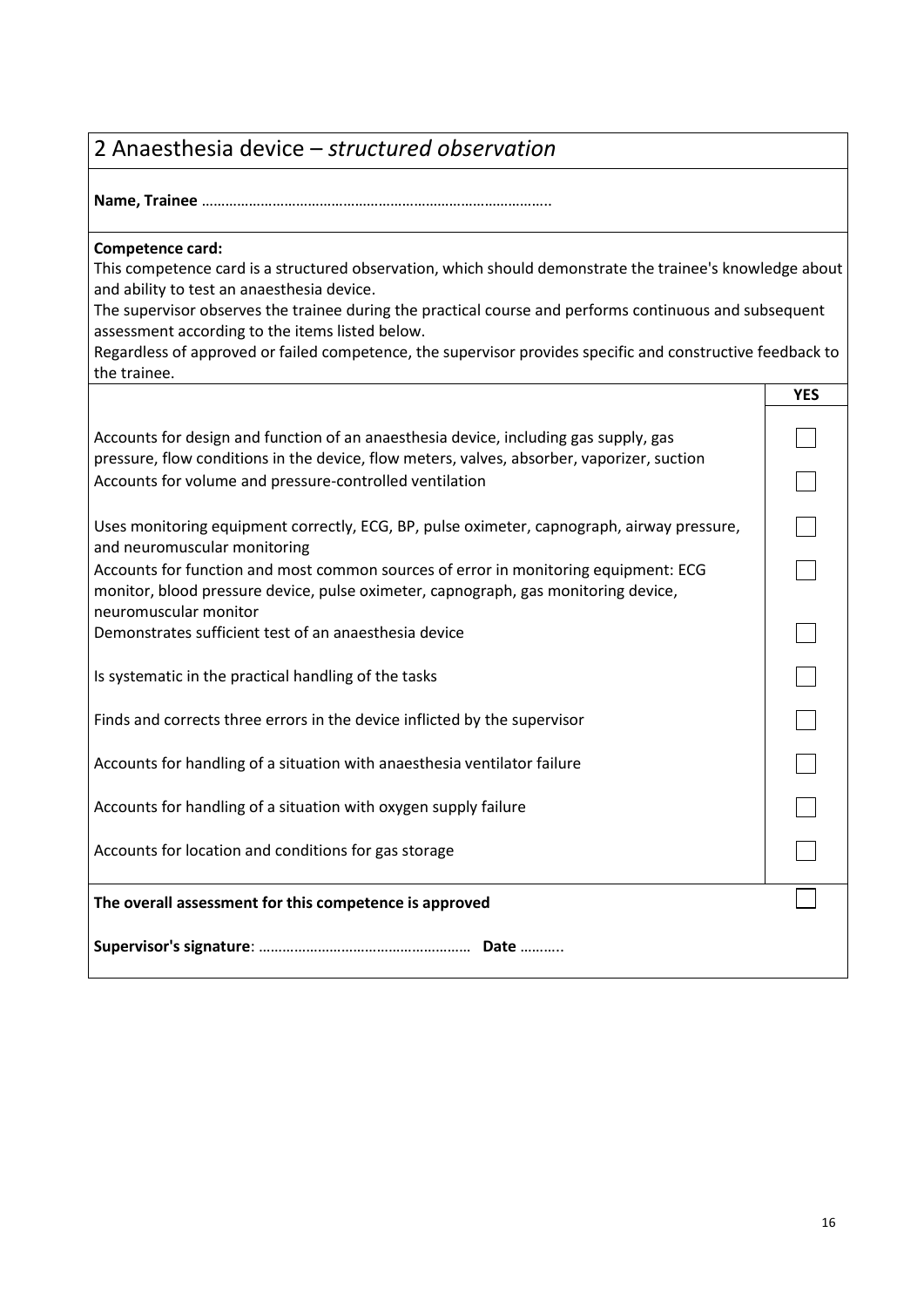# <span id="page-16-0"></span>3 General anaesthesia, uncomplicated elective patient – *structured observation*

**Name, Trainee** ……………………………………………………………………………..

#### **Competence card:**

This competence card is a structured observation, which should demonstrate the trainee's ability to manage general anaesthesia. The supervisor observes the trainee during the practical course and performs continuous and subsequent assessment according to the items listed below. Regardless of approved or failed competence, the supervisor provides specific and constructive feedback to the trainee.

|                                                                                                                                                                                | <b>YES</b> |
|--------------------------------------------------------------------------------------------------------------------------------------------------------------------------------|------------|
| Accounts for a plan for anaesthesia, including appropriate choice of anaesthetics,<br>medical/pharmacological reason for dosing conditions and sequence of administration      |            |
| Accounts for pharmacokinetics and -dynamics for the choice and dosing of anaesthetics                                                                                          |            |
| Prepares preoperative holding area and/or operating room adequately                                                                                                            |            |
| Performs satisfactory test of anaesthesia device and suction at the operation suite                                                                                            |            |
| Verifies patient identity                                                                                                                                                      |            |
| Communicates adequately with the patient and prepares the patient according to the situation                                                                                   |            |
| Positions the patient appropriately                                                                                                                                            |            |
| Establishes appropriate monitoring prior to induction                                                                                                                          |            |
| Performs preoxygenation, if necessary                                                                                                                                          |            |
| Manages anaesthesia induction uncomplicated                                                                                                                                    |            |
| Maintains anaesthesia appropriately, including fluid administration, heat loss prevention and<br>administration of relevant medicine<br>Performs smooth arousal of the patient |            |
|                                                                                                                                                                                |            |
| Handles medication and utensils orderly                                                                                                                                        |            |
| Is systematic in the practical handling of the tasks                                                                                                                           |            |
| Communicates and cooperates adequately with the team to ensure that the team has a common<br>situation awareness of the operation                                              |            |
| Keeps anaesthesia record with care                                                                                                                                             |            |
| Accounts for prevention of PONV                                                                                                                                                |            |
| Chooses rationally and prescribes postoperative treatment (fluid, analgesics, observation, other)                                                                              |            |
| Performs transfer to postoperative ward and accounts for postoperative observation, possible<br>complications and planned pain management                                      |            |
| The overall assessment for this competence is approved                                                                                                                         |            |
|                                                                                                                                                                                |            |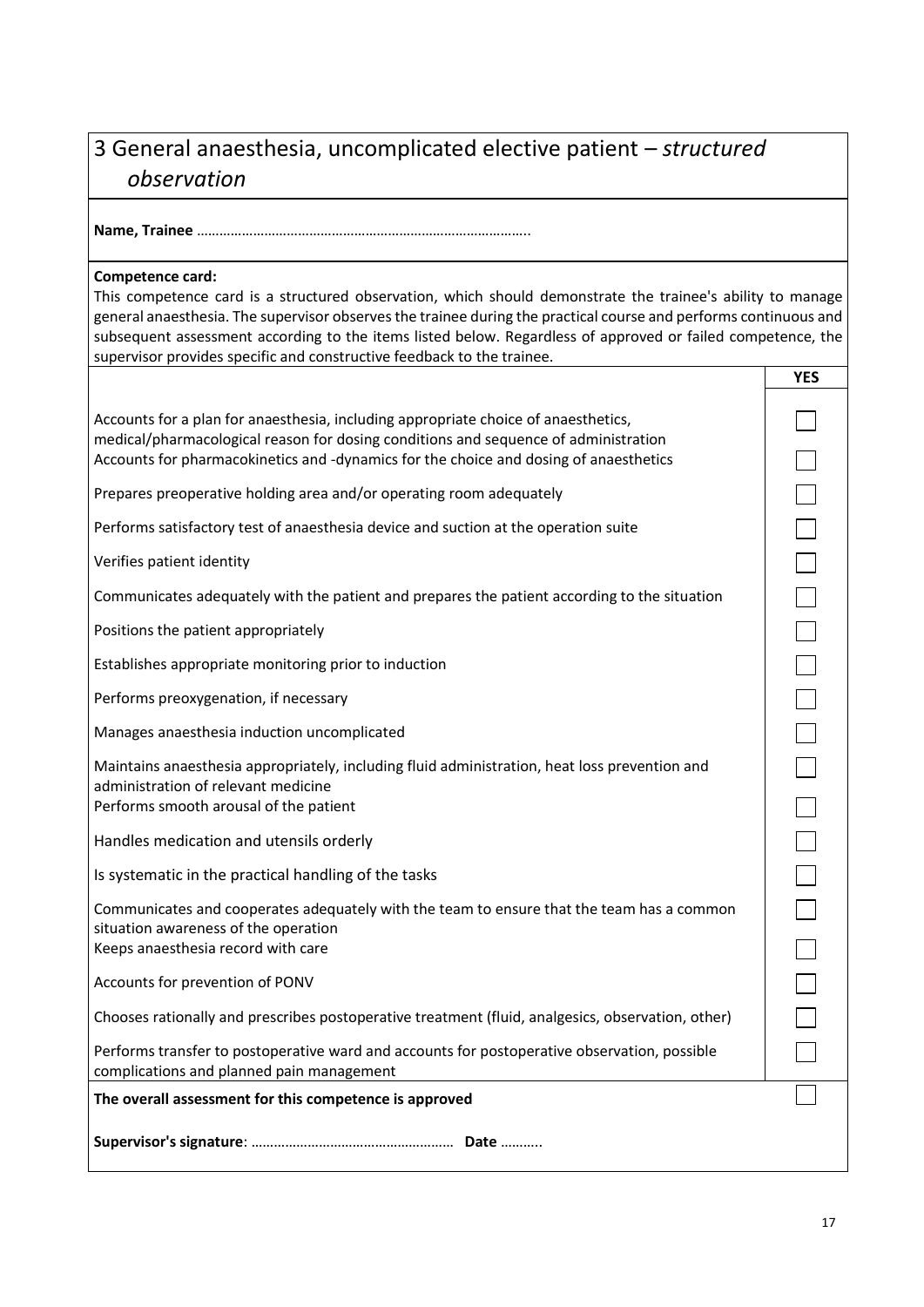## <span id="page-17-0"></span>4 General anaesthesia for acute patient – *structured observation*

**Name, Trainee** ……………………………………………………………………………..

#### **Competence card:**

This competence card is a structured observation, which should demonstrate the trainee's ability to manage general anaesthesia for an acute patient.

The supervisor observes the trainee during the practical course and performs continuous and subsequent assessment according to the items listed below.

|                                                                                                                                                                                        | <b>YES</b> |
|----------------------------------------------------------------------------------------------------------------------------------------------------------------------------------------|------------|
| Formulates a plan for anaesthesia, accounts for the sense of urgency, type of operation and the<br>patient's comorbidity<br>Prepares preoperative holding area and remedies adequately |            |
| Verifies patient identity                                                                                                                                                              |            |
| Communicates adequately with the patient and prepares the patient according to the situation,<br>including positioning<br>Performs preoxygenation correctly                            |            |
| Utilises an appropriate sequence and dose of anaesthetics for induction                                                                                                                |            |
| Handles medication and utensils orderly                                                                                                                                                |            |
| Is systematic in the practical handling of the tasks                                                                                                                                   |            |
| Communicates and cooperates adequately with the team to ensure that the team has a common<br>situation awareness of the operation<br>Keeps anaesthesia record with care                |            |
| Accounts for rules for fasting period which affect gastric emptying                                                                                                                    |            |
| Accounts for indication of acute initiation                                                                                                                                            |            |
| Accounts for the physiology of preoxygenation                                                                                                                                          |            |
| Accounts for causes of sudden hypoxia during anaesthesia and a plan of action                                                                                                          |            |
| Accounts for causes of sudden decrease in BP during anaesthesia a plan of action                                                                                                       |            |
| The overall assessment for this competence is approved                                                                                                                                 |            |
|                                                                                                                                                                                        |            |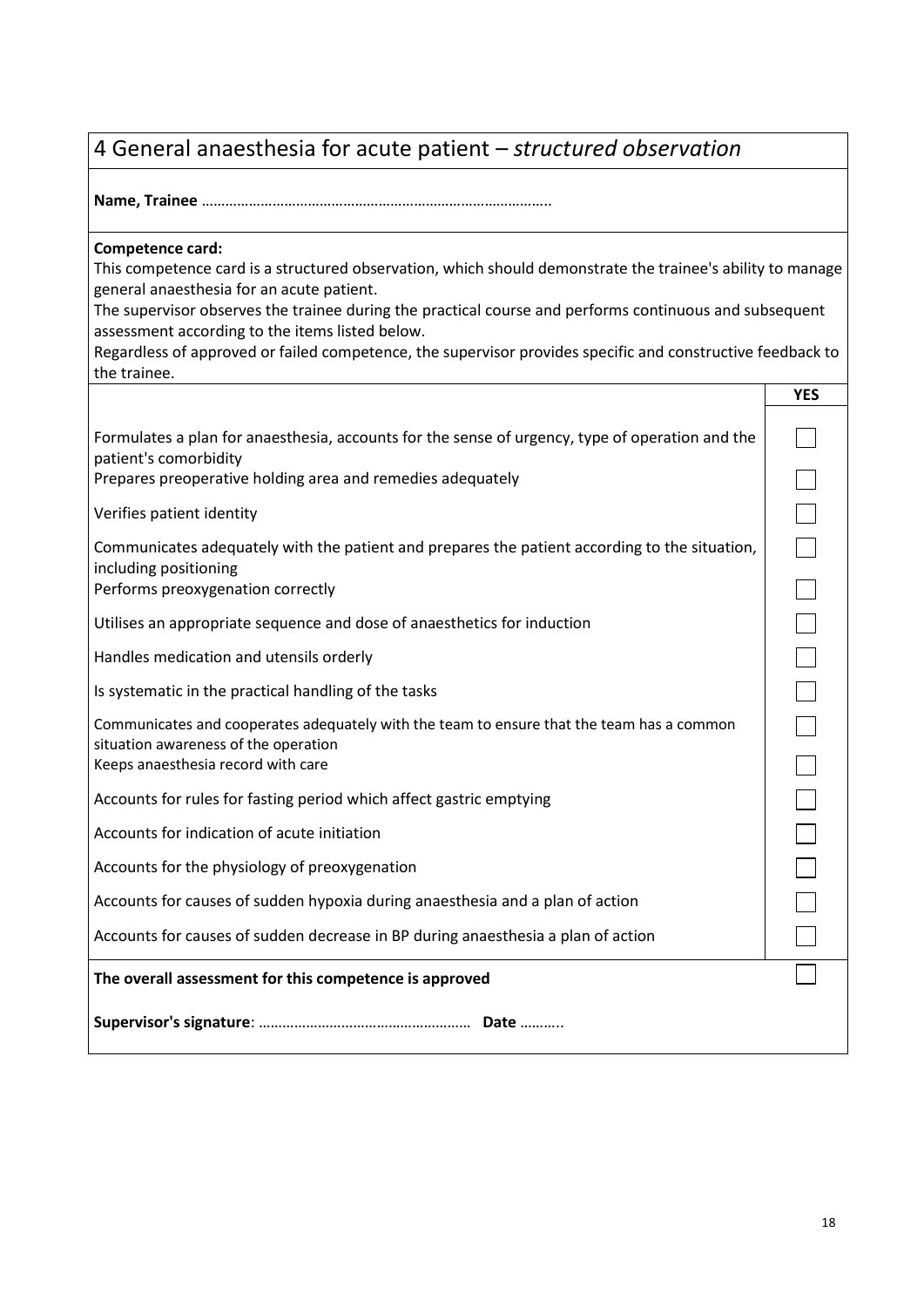# <span id="page-18-0"></span>5 Spinal anaesthesia – *structured observation*

**Name, Trainee** ……………………………………………………………………………..

#### **Competence card:**

This competence card is a structured observation, which should demonstrate the trainee's ability to induce and manage spinal anaesthesia.

The supervisor observes the trainee during the practical course and performs continuous and subsequent assessment according to the items listed below.

|                                                                                                                               | <b>YES</b> |
|-------------------------------------------------------------------------------------------------------------------------------|------------|
| Sets up procedure table and verifies medicine and instruments                                                                 |            |
| Prepares preoperative holding area and/or operating room adequately                                                           |            |
| Accounts for choice of local anaesthetic, dose, and equipment                                                                 |            |
| Formulates a plan for handling of side effects or undesirable and toxic effects                                               |            |
| Communicates adequately with the patient regarding procedure and positioning during<br>insertion                              |            |
|                                                                                                                               |            |
| Positions the patient in collaboration with assistant                                                                         |            |
| Identifies relevant insertion point                                                                                           |            |
| Disinfects and drapes insertion area                                                                                          |            |
| Manages relevant insertion technique and ensuring positioning prior to injection of anaesthetic                               |            |
| Observes the patient after induction of spinal anaesthesia                                                                    |            |
| Manages circulatory support measures in connection with spinal anaesthesia                                                    |            |
| Tests and specifies level of anaesthesia distribution                                                                         |            |
| Handles medication and utensils orderly                                                                                       |            |
| Is systematic in the practical handling of the tasks                                                                          |            |
| Communicates and cooperates adequately with the team                                                                          |            |
| Accounts for indications and contraindications for spinal anaesthesia                                                         |            |
| Mentions three significant complications of spinal anaesthesia and accounts for relevant<br>management of these complications |            |
| The overall assessment for this competence is approved                                                                        |            |
|                                                                                                                               |            |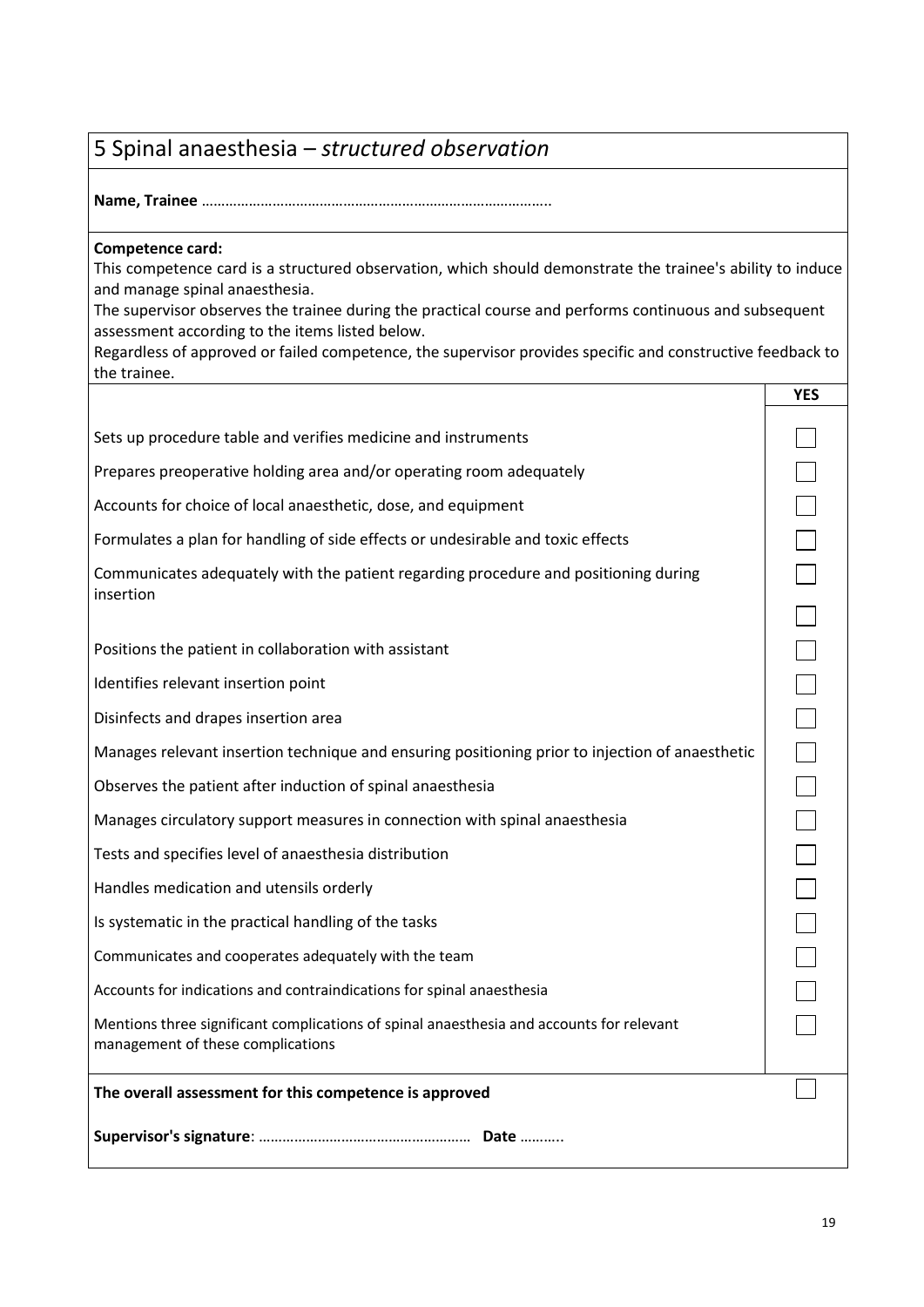# <span id="page-19-0"></span>6 Epidural block – *structured observation*

### **Name, Trainee** ……………………………………………………………………………..

#### **Competence card:**

This competence card is a structured observation, which should demonstrate the trainee's ability to induce and manage epidural anaesthesia.

The supervisor observes the trainee during the practical course and performs continuous and subsequent assessment according to the items listed below.

| Regardless of approved or failed competence, the supervisor provides specific and constructive feedback to |
|------------------------------------------------------------------------------------------------------------|
| the trainee.                                                                                               |

|                                                                                                                                 | <b>YES</b> |
|---------------------------------------------------------------------------------------------------------------------------------|------------|
| Sets up procedure table and verifies medicine and instruments                                                                   |            |
| Prepares preoperative holding area and/or operating room adequately                                                             |            |
| Accounts for choice of local anaesthetic, dose, and equipment                                                                   |            |
| Formulates a plan for handling of side effects or undesirable and toxic effects                                                 |            |
| Communicates adequately with the patient regarding procedure and positioning during insertion                                   |            |
| Positions the patient in collaboration with assistant                                                                           |            |
| Identifies relevant insertion point                                                                                             |            |
| Disinfects and drapes insertion area                                                                                            |            |
| Manages correct insertion technique and identifies epidural space - (loss of resistance)                                        |            |
| Inserts epidural catheter correctly and fixates epidural catheter adequately                                                    |            |
| Tests catheter placement and explains background for testing                                                                    |            |
| Performs relevant observation of the patient after insertion of epidural catheter                                               |            |
| Manages circulatory support measures in connection with epidural anaesthesia                                                    |            |
| Identifies area of distribution - with specification of levels                                                                  |            |
| Communicates and cooperates adequately with the team                                                                            |            |
| Handles medication and utensils orderly                                                                                         |            |
| Is systematic in the practical handling of the tasks                                                                            |            |
| Accounts for indications and contraindications for insertion of epidural catheter                                               |            |
| Mentions three significant complications of epidural anaesthesia and accounts for relevant<br>management of these complications |            |
| The overall assessment for this competence is approved                                                                          |            |
|                                                                                                                                 |            |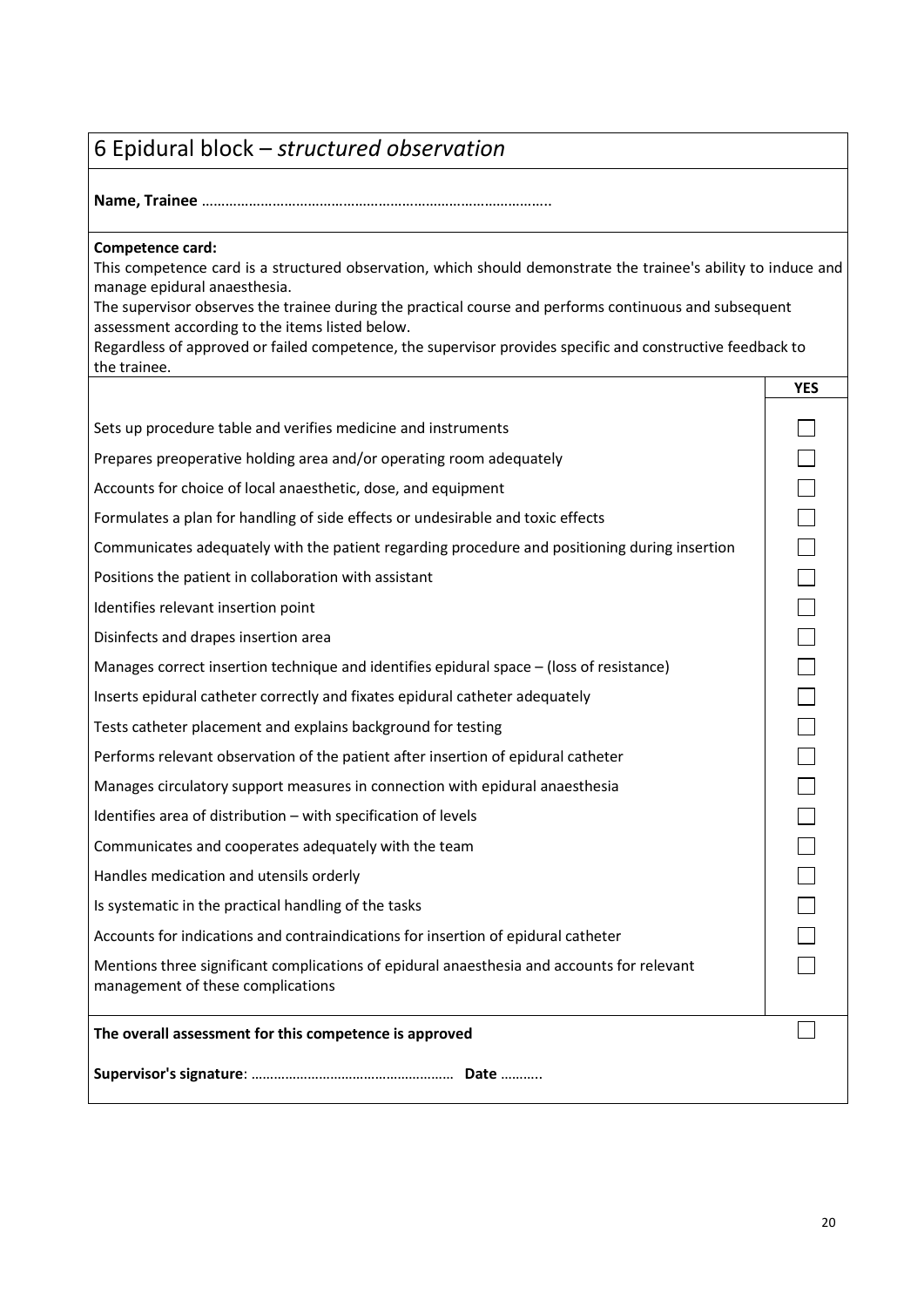### <span id="page-20-0"></span>7 Central venous catheter – *structured observation*

**Name, Trainee** ……………………………………………………………………………..

#### **Competence card:**

This competence card is a structured observation, which should demonstrate the trainee's ability to insert a central venous catheter.

The supervisor observes the trainee during the practical course and performs continuous and subsequent assessment according to the items listed below.

|                                                                                                                                                          | <b>YES</b> |
|----------------------------------------------------------------------------------------------------------------------------------------------------------|------------|
| Specifies indications and contraindications for CVC insertion - in relation to the actual patient                                                        |            |
| Mentions two frequently used CVC approaches and argues for the choice of vein for CVC in                                                                 |            |
| relation to anatomical conditions as well as pros and cons for the individual patient<br>Sets up procedure table and verifies medicine and instruments   |            |
| Prepares preoperative holding area and/or operating room adequately                                                                                      |            |
| Communicates adequately with the patient regarding procedure and positioning during<br>insertion                                                         |            |
| Positions the patient in collaboration with assistant                                                                                                    |            |
| Identifies relevant insertion point                                                                                                                      |            |
| Disinfects and drapes insertion area                                                                                                                     |            |
| Performs application of local anaesthetic satisfactory                                                                                                   |            |
| Manages correct insertion technique inserts US-guided catheter, inserts guide wire and<br>catheter, and verifies position                                |            |
| Tests catheter function and accounts for indications for x-ray verification of catheter and<br>particular points of interest during assessment of x-rays |            |
| Communicates and cooperates adequately with the team                                                                                                     |            |
| Handles medication and utensils orderly                                                                                                                  |            |
| Is systematic in the practical handling of the tasks                                                                                                     |            |
| Accounts for three significant complications for CVC insertion, precautions in relation to prevention<br>of these as well as handling complications      |            |
| Keeps record notes, including any prescription in relation to observation, use and discontinuation of<br><b>CVC</b>                                      |            |
|                                                                                                                                                          |            |
| The overall assessment for this competence is approved                                                                                                   |            |
|                                                                                                                                                          |            |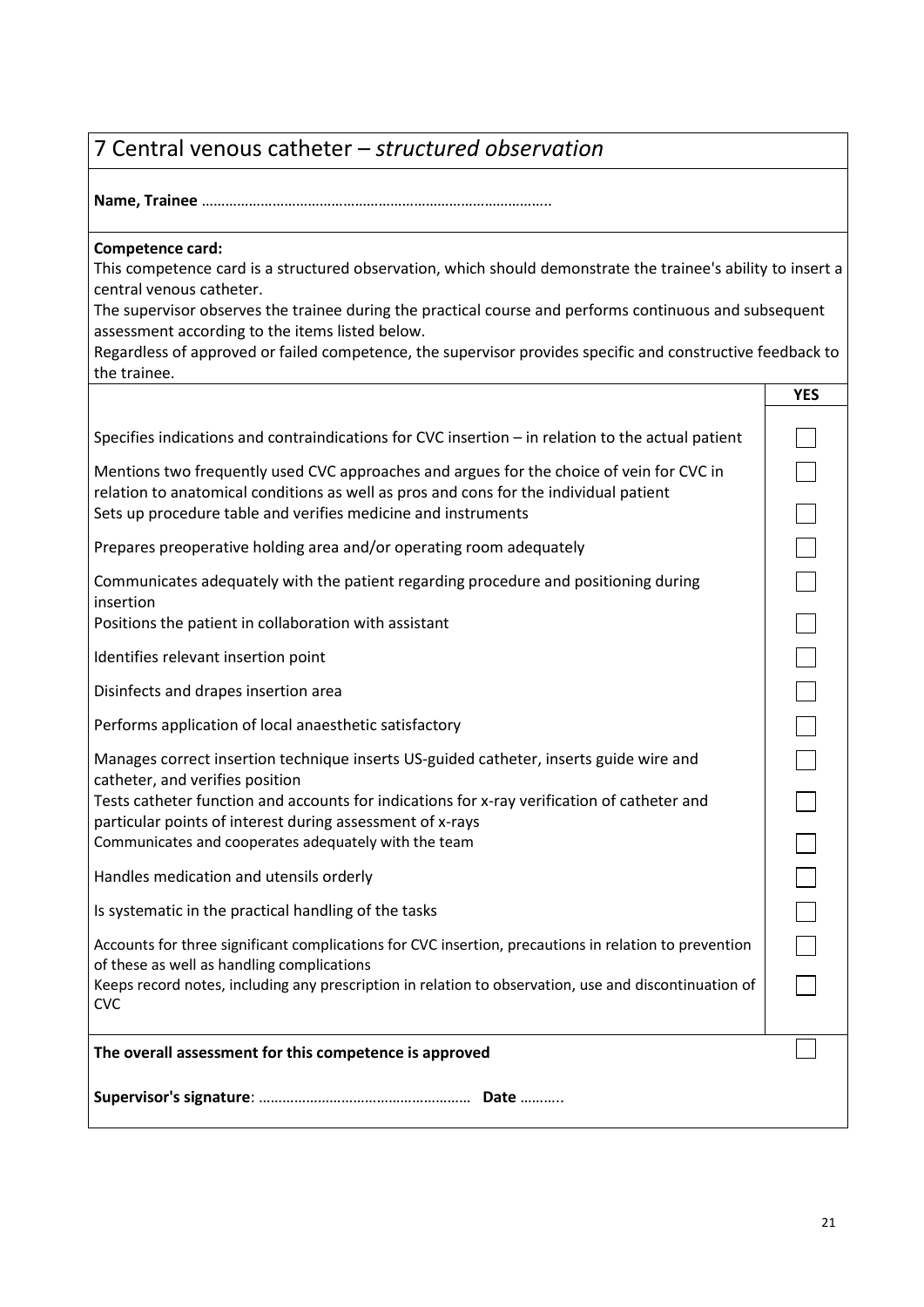### <span id="page-21-0"></span>8 Anaesthesia for patients with complicated conditions – *written report*

#### **Name, Trainee** ……………………………………………………………………………..

#### **Competence card:**

This is an assignment in critical reflection on practice in management of anaesthesia for major (open) abdominal surgery. The assignment is submitted to the advisor, who reviews it according to this form and provides a follow-up with specific and constructive oral and written feedback. Any lack of approval must be substantiated and focus areas should be defined. A report is prepared (max five pages in A4 format, 1.5 spacing) and submitted to the supervisor. The report is assessed according to the form below.

#### **The assignment:**

This assignment consists of several case scenarios. For all scenarios, the patient is to undergo elective, medium-sized lower abdominal surgery. For case 1 you should describe perioperative management in connection with general anaesthesia. The description should contain: Reason for preoperative preparation and any medication, choice and dosage of anaesthetics and anaesthesia technique (induction, relaxation, maintenance, reversal), choice of fluid/electrolyte administration and postoperative pain management. For each of the following scenarios, 2-11, you should account for any changes in your choice of preoperative management of the patient and provide a pharmacological reason for this.

- 1. The patient is age 36, female, 60 kg, and otherwise healthy
- 2. The patient is similar to item 1, but is suffering from insulin-dependent diabetes mellitus
- 3. The patient is similar to item 1, but is suffering from moderate COPD and is using inhalation steroid
- 4. The patient is similar to item 1, but age 86
- 5. The patient is similar to item 1, but weighs 120 kg
- 6. The patient is similar to item 1, but is four months pregnant
- 7. The patient is similar to item 1, but is breastfeeding her child
- 8. The patient is similar to item 1, but is on anticoagulation treatment
- 9. The patient is similar to item 1, but former drug addict, on methadone treatment now. Suffered from hepatitis earlier, liver parameters now normal
- 10. The patient is age 50, but is suffering from mild renal impairment and well-managed hypertension
- 11. The patient is age 60, but suffering from ischaemic heart disease, previous myocardial infarction and is being treated for incompensation

| Assessment of the report based on the items listed below:                        |            |
|----------------------------------------------------------------------------------|------------|
| Acceptable and well-founded choice of perioperative management of the patient in | <b>YES</b> |
| Case 1                                                                           |            |
| Case 2                                                                           |            |
| Case 3                                                                           |            |
| Case 4                                                                           |            |
| Case 5                                                                           |            |
| Case 6                                                                           |            |
| Case 7                                                                           |            |
| Case 8                                                                           |            |
| Case 9                                                                           |            |
| Case 10                                                                          |            |
| Case 11                                                                          |            |
| The overall assessment for this competence is approved                           |            |
|                                                                                  |            |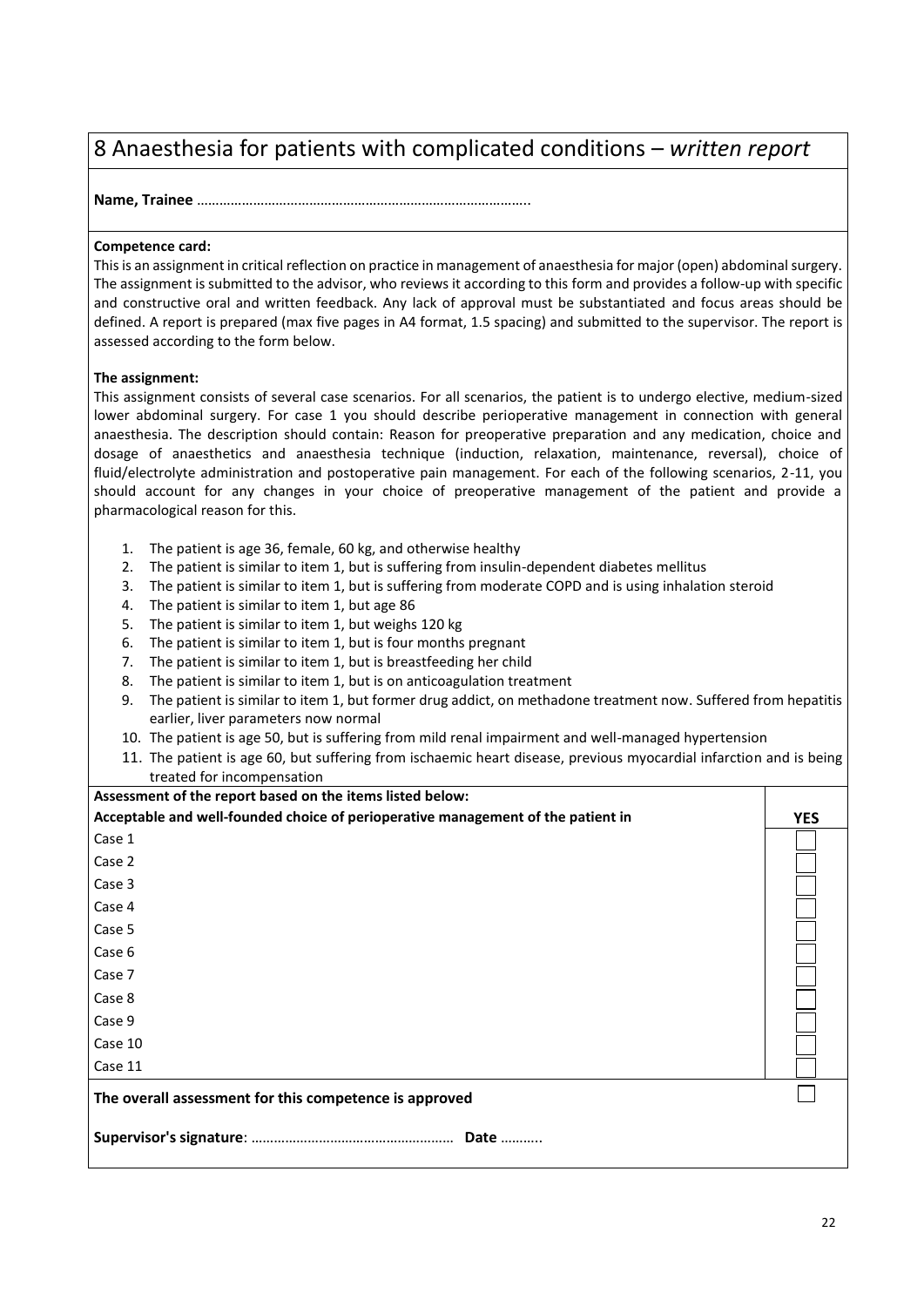# <span id="page-22-0"></span>9 Fluid/nutrition plan for intensive care patient – *structured observation*

**Name, Trainee** ……………………………………………………………………………..

#### **Competence card:**

This competence card is a structured observation based on a presentation of fluid plans prepared by the trainee.

The supervisor observes the trainee according to the items listed below.

|                                                                                                                                                | <b>YES</b> |
|------------------------------------------------------------------------------------------------------------------------------------------------|------------|
| Account for clinical, including haemodynamic, and paraclinical indicators, which are used to<br>assess a patient's fluid status                |            |
| Accounts for clinical and paraclinical indicators, which are used to assess the patient's nutrition<br>status                                  |            |
| Accounts for possible routes of administration for fluid, nutrition, and medicine as well as pros<br>and cons for these                        |            |
| Calculates a patient's daily nutritional needs                                                                                                 |            |
| Accounts indications for blood product substitution and potential complications from this<br>according to clinical and paraclinical indicators |            |
| Accounts for the importance of the fluid balance by organ failure                                                                              |            |
| The overall assessment for this competence is approved                                                                                         |            |
|                                                                                                                                                |            |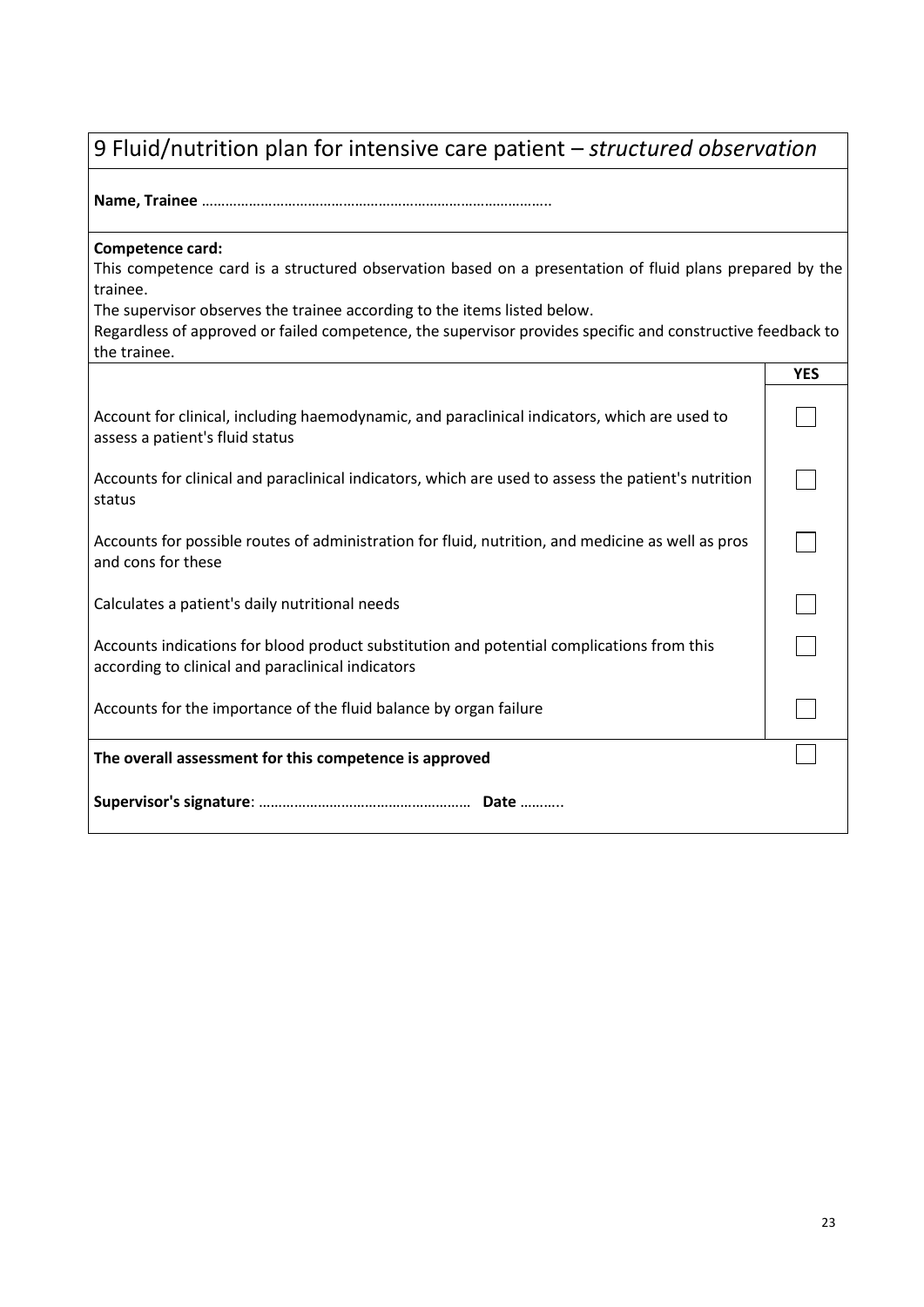# <span id="page-23-0"></span>10 Respiration supportive treatment – *structured observation*

**Name, Trainee** ……………………………………………………………………………..

#### **Competence card:**

This competence card is a structured observation, which should demonstrate the trainee's ability to manage an otherwise uncomplicated patient with need for respirator treatment.

The supervisor observes the trainee during the practical course and performs continuous and subsequent assessment according to the items listed below.

|                                                                                                                                                                                                                                                                                                                                                                                                                                     | <b>YES</b> |
|-------------------------------------------------------------------------------------------------------------------------------------------------------------------------------------------------------------------------------------------------------------------------------------------------------------------------------------------------------------------------------------------------------------------------------------|------------|
| Accounts for invasive and non-invasive mechanical ventilation including the difference between<br>spontaneous and controlled ventilation as well as volume and pressure-controlled ventilation<br>Sets up respirator for uncomplicated intensive care patient, including alarm limits as well as<br>explains the importance of this<br>Communicates adequately with the patient and prepares the patient according to the situation |            |
| Considers choice of dosing of anaesthetics for induction of an intensive care patient                                                                                                                                                                                                                                                                                                                                               |            |
| Outlines adequate plan for respirator treatment and accounts for monitoring                                                                                                                                                                                                                                                                                                                                                         |            |
| Performs reasonable changes in respirator settings                                                                                                                                                                                                                                                                                                                                                                                  |            |
| Discusses indications and contraindications for sedation and relaxation during respirator<br>treatment                                                                                                                                                                                                                                                                                                                              |            |
| Accounts for importance of daily wake-up call                                                                                                                                                                                                                                                                                                                                                                                       |            |
| Mentions at least three significant complications of respirator treatment, the prevention and<br>any treatment of them                                                                                                                                                                                                                                                                                                              |            |
| Discusses timing of extubation                                                                                                                                                                                                                                                                                                                                                                                                      |            |
| Accounts for indications and contraindications of invasive and non-invasive mechanical<br>ventilation                                                                                                                                                                                                                                                                                                                               |            |
| Discusses ethical dilemmas regarding basis for withholding respirator treatment                                                                                                                                                                                                                                                                                                                                                     |            |
| The overall assessment for this competence is approved                                                                                                                                                                                                                                                                                                                                                                              |            |
|                                                                                                                                                                                                                                                                                                                                                                                                                                     |            |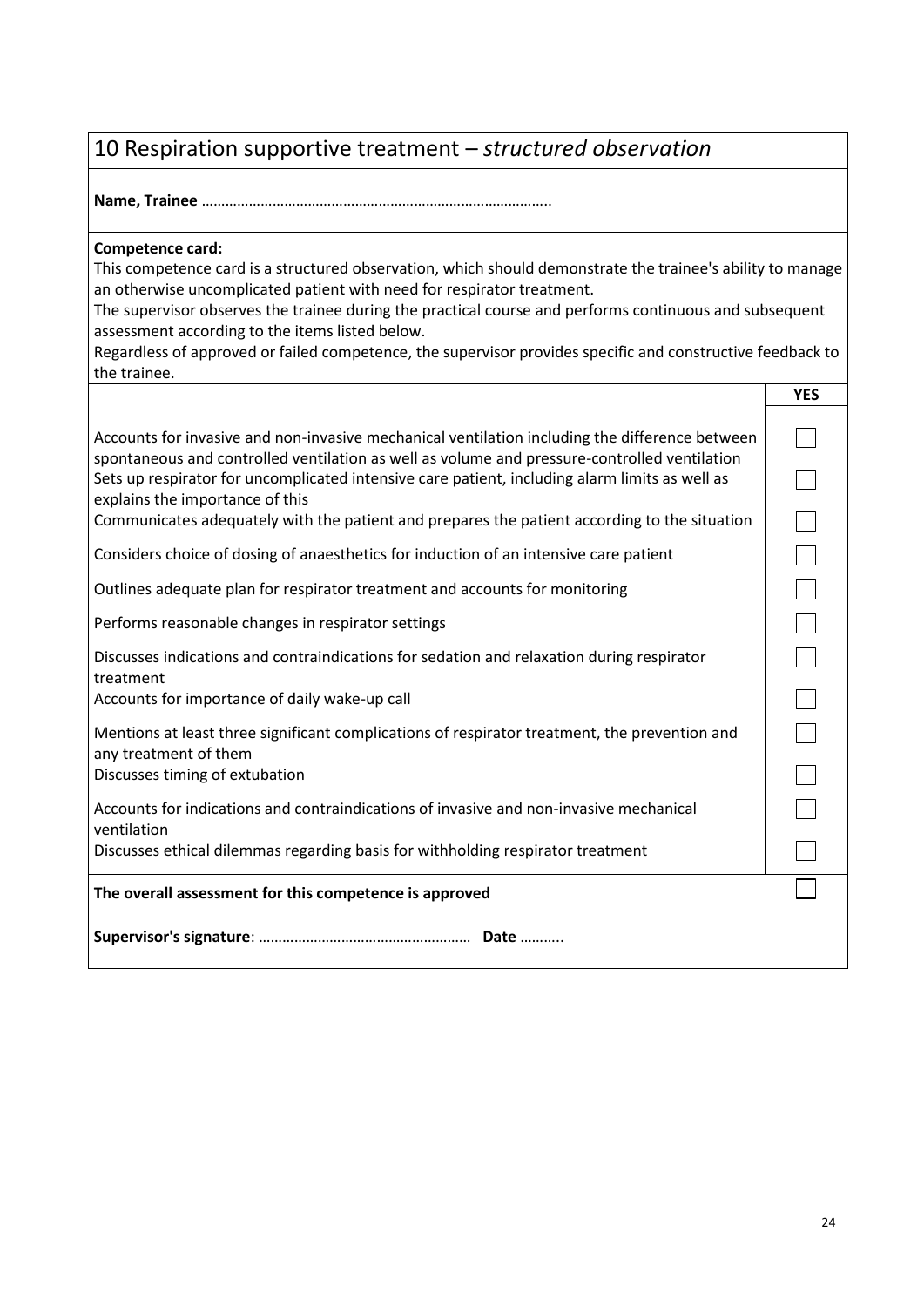# <span id="page-24-0"></span>11 Ward rounds for uncomplicated intensive care patient – *structured observation*

**Name, Trainee** ……………………………………………………………………………..

#### **Competence card:**

This competence card is a structured observation, which should demonstrate the trainee's ability to manage ward rounds for uncomplicated intensive care patient.

The supervisor observes the trainee during the practical course and performs continuous and subsequent assessment according to the items listed below.

|                                                                                                                                                                                                                                                                                                                                                                 | <b>YES</b> |
|-----------------------------------------------------------------------------------------------------------------------------------------------------------------------------------------------------------------------------------------------------------------------------------------------------------------------------------------------------------------|------------|
| Defines the framework for the ward rounds, clarifies participation in the ward rounds, and<br>agrees the flow of the ward round with the care personnel<br>Assesses the patient based on clinical and paraclinical variables:                                                                                                                                   |            |
| cerebral condition, including use of sedation, delirium and pain scale<br>respiratory status<br>$\bullet$<br>circulatory status based on haemodynamic parameters<br>$\bullet$<br>gastrointestinal function<br>$\bullet$<br>renal function, including hydration status<br>$\bullet$<br>infection status<br>$\bullet$<br>coagulation status                       |            |
| Creates an overview of the most important present issue and presents a treatment plan based<br>on the clinical variables together with the team and defines goals for the next 24 hours<br>Considers which issue should be investigated further (examination, consultations with other<br>specialities)<br>Is systematic in the practical handling of the tasks |            |
| Is respectful in relation to patient integrity during ward round and communicates adequately<br>with the patient<br>Communicates and cooperates adequately with the team                                                                                                                                                                                        |            |
| Presents patient case systematically at conference                                                                                                                                                                                                                                                                                                              |            |
| Discusses communication issues in relation to patient and relatives as well as ethical dilemmas,<br>e.g. in relation to legislation for disclosure of patient information and patient confidentiality                                                                                                                                                           |            |
| Documents course and treatment in the records                                                                                                                                                                                                                                                                                                                   |            |
| The overall assessment for this competence is approved                                                                                                                                                                                                                                                                                                          |            |
|                                                                                                                                                                                                                                                                                                                                                                 |            |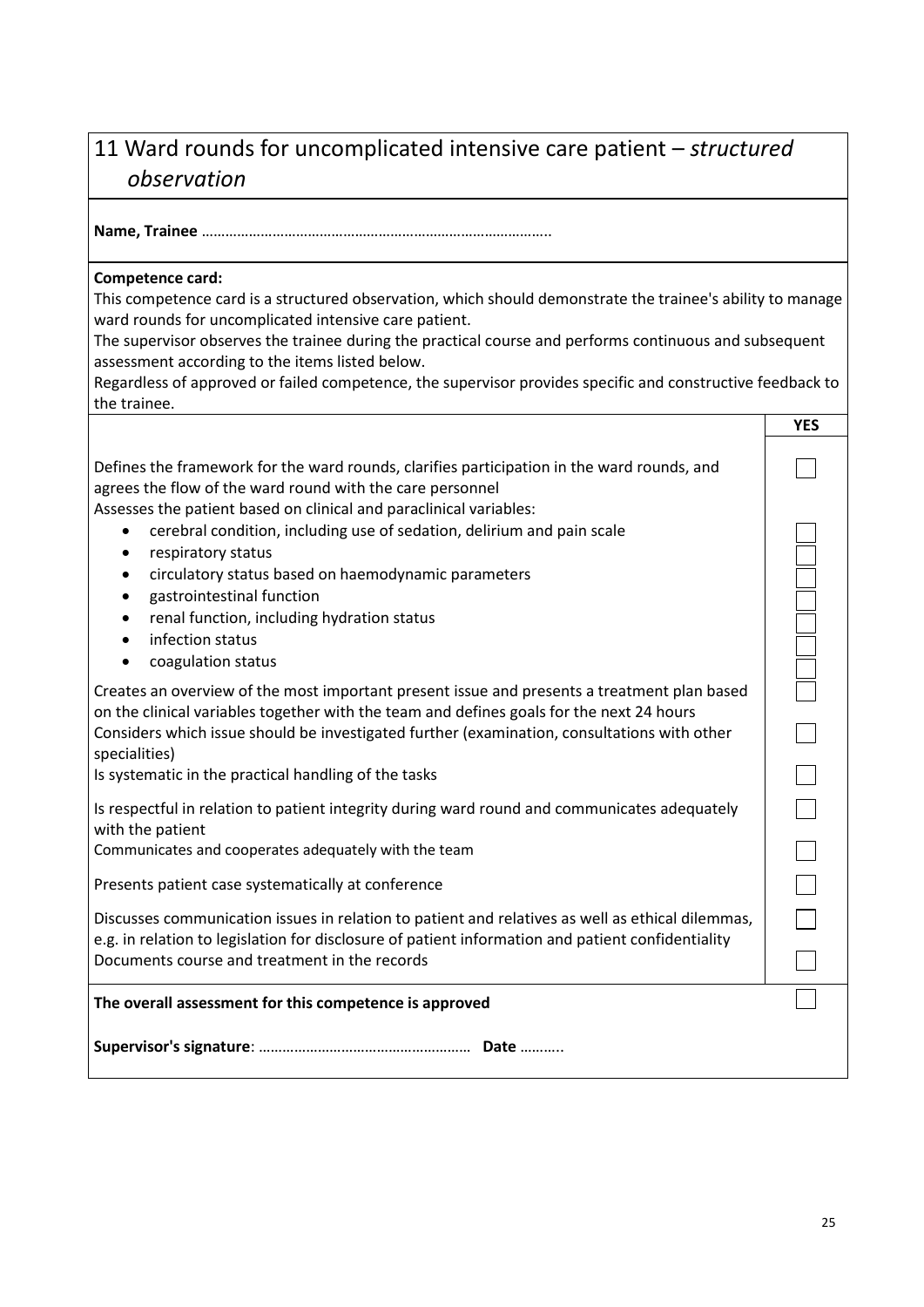### <span id="page-25-0"></span>12 Advanced resuscitation – *structured observation*

**Name, Trainee** ……………………………………………………………………………..

#### **Competence card:**

This competence card is assessed during the introductory training, no later than three months after employment. The assessment is made by the supervisor during observation and discussion of the below items with the trainee. The assessment can be made in the clinic or on a phantom.

|                                                                                                                                                                                                                                                                                                                                             | <b>YES</b> |
|---------------------------------------------------------------------------------------------------------------------------------------------------------------------------------------------------------------------------------------------------------------------------------------------------------------------------------------------|------------|
| Demonstrates utilisation of algorithm according to international standard for resuscitation                                                                                                                                                                                                                                                 |            |
| Accounts for indication for defibrillation and demonstrates use of device as well as defibrillation<br>in adults and children                                                                                                                                                                                                               |            |
| Accounts for indication for use of different standard medicine as well as standard dosing<br>conditions in adults and children                                                                                                                                                                                                              |            |
| Accounts for routine procedures during cardiac arrest in operating room as well as in hospital at<br>locations with defibrillators and demonstrates the use of these                                                                                                                                                                        |            |
| Accounts for indications for and use of external pacemaker                                                                                                                                                                                                                                                                                  |            |
| Accounts for the organisation of the hospital's cardiopulmonary resuscitation, the role of the<br>department of anaesthesiology in the cardiac arrest team and the role of other staff groups.<br>Accounts for own role in the cardiac arrest team as well as any changes in this as team<br>member/team leader under special circumstances |            |
| Accounts for indications for post cardiac arrest induced hypothermia (Targeted temperature<br>management)                                                                                                                                                                                                                                   |            |
| Accounts for ethical dilemmas and basis for decision regarding initiation and discontinuation of<br>resuscitation                                                                                                                                                                                                                           |            |
| The overall assessment for this competence is approved                                                                                                                                                                                                                                                                                      |            |
|                                                                                                                                                                                                                                                                                                                                             |            |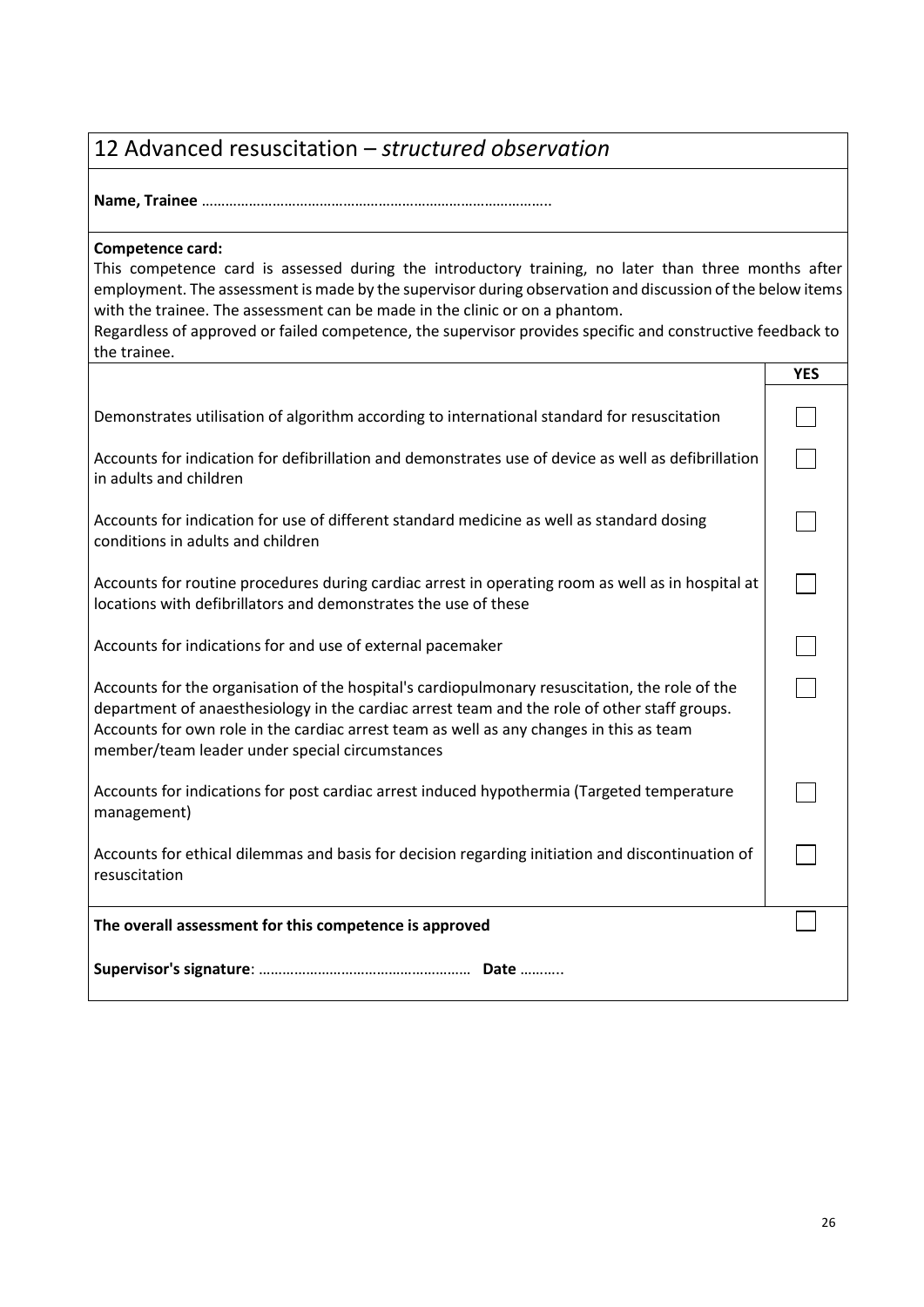# <span id="page-26-0"></span>13 Preoperative patient consultation – *structured observation*

**Name, Trainee** ……………………………………………………………………………..

#### **Competence card:**

This competence card is a structured observation, which should demonstrate the trainee's ability preoperative assessment.

The supervisor observes the trainee during the practical course and performs continuous and subsequent assessment according to the items listed below.

|                                                                                                                                                                 | <b>YES</b> |
|-----------------------------------------------------------------------------------------------------------------------------------------------------------------|------------|
| Records relevant anamnesis                                                                                                                                      |            |
| Performs relevant objective examination, including assessment of airway and teeth status                                                                        |            |
| Demonstrates receptiveness, responds adequately to patient concerns and problems                                                                                |            |
| Explains anaesthesia as well as sequence of events to the patient                                                                                               |            |
| Explains and instructs the patient in preoperative precautions, such as fasting, medication. etc.                                                               |            |
| Obtains informed consent for relevant specific procedures and treatments                                                                                        |            |
| Discusses postoperative pain regimen with the patient                                                                                                           |            |
| Encourages the patient to dialogue about participation in the decision about the course<br>regarding anaesthesia                                                |            |
| Provides the patient with information that is understandable and ensures understanding of the<br>information                                                    |            |
| Assesses relevant preoperative medicine, examinations, fluid, etc.                                                                                              |            |
| Checks preoperative examinations                                                                                                                                |            |
| Accounts for the ASA classification system                                                                                                                      |            |
| Discusses issues regarding informed consent in relation to people without legal capacity and/or<br>incompetent people such as children and people with dementia |            |
| The overall assessment for this competence is approved                                                                                                          |            |
|                                                                                                                                                                 |            |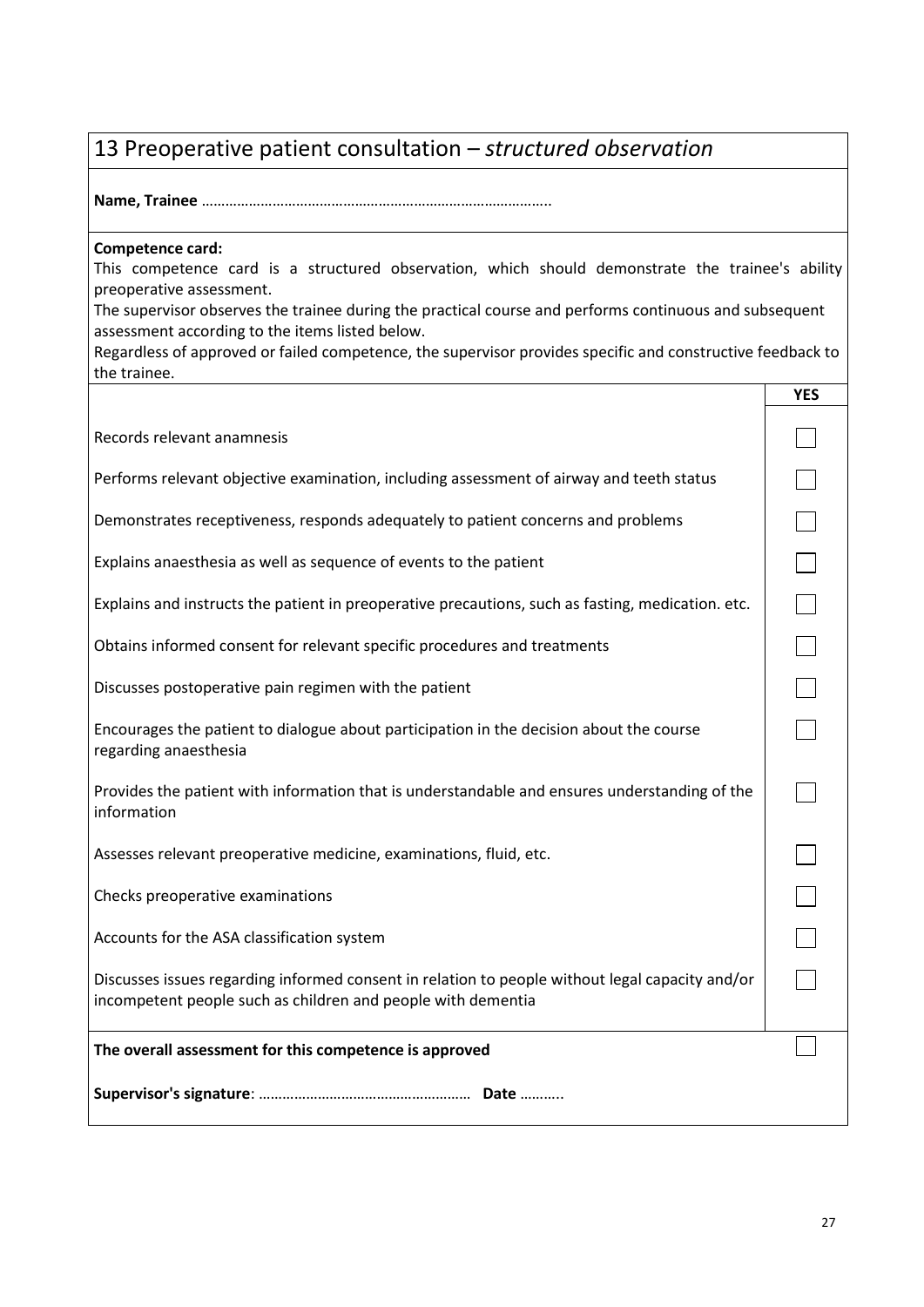### <span id="page-27-0"></span>14 Postoperative pain management – *structured observation*

**Name, Trainee** ……………………………………………………………………………..

#### **Competence card:**

This competence card is a structured observation and record review of two anaesthesia courses. One where the patient is under general anaesthesia without block, and a course where the patient besides general anaesthesia is receiving pain management in the form of nerve block.

The supervisor observes the trainee during the practical course and performs continuous and subsequent assessment according to the items listed below.

|                                                                                                                                                                                                                                                                           | <b>YES</b> |
|---------------------------------------------------------------------------------------------------------------------------------------------------------------------------------------------------------------------------------------------------------------------------|------------|
| Accounts for classification of pain                                                                                                                                                                                                                                       |            |
| Accounts for the pharmaceuticals used for conventional pain management, their indications,<br>contraindications and treatment of their side effects as well as pharmacokinetics and -<br>dynamics/elimination                                                             |            |
| Accounts for indications, contraindications and complications for the use of epidural for<br>postoperative pain management                                                                                                                                                |            |
| Accounts for the course of conventional postoperative pain management of a patient who you<br>anaesthetised, prepared plan for the perioperative pain management (please bring copy of<br>anaesthesia and recovery form)                                                  |            |
| Accounts for the course of the postoperative pain management of a patient who besides<br>general anaesthesia received nerve block, and who you anaesthetised, prepared plan for the<br>perioperative pain management (please bring copy of anaesthesia and recovery form) |            |
| Accounts for the utilisation of the VAS scale for the assessment of postoperative pain                                                                                                                                                                                    |            |
| Accounts for the possibilities in prevention and treatment of postoperative nausea                                                                                                                                                                                        |            |
| The overall assessment for this competence is approved                                                                                                                                                                                                                    |            |
|                                                                                                                                                                                                                                                                           |            |